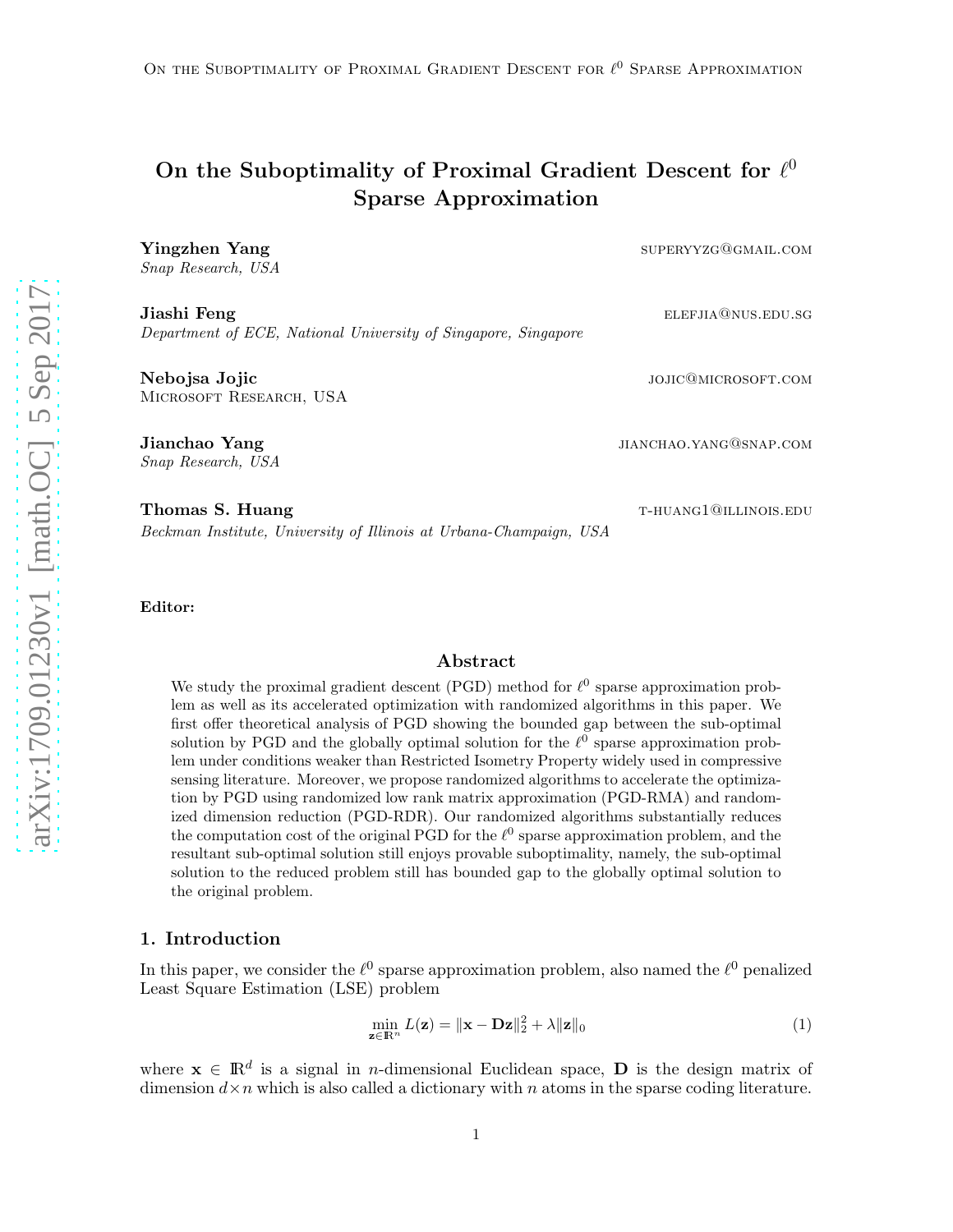#### Y. YANG ET AL.

The goal of problem  $(1)$  is to approximately represent signal  $x$  by the atoms of the dictionary D while requiring the representation z to be sparse. Due to the nonconvexity imposed by the  $\ell^0$ -norm, extensive existing works resort to solve its  $\ell^1$  relaxation

<span id="page-1-0"></span>
$$
\min_{\mathbf{z}\in\mathbb{R}^n} \|\mathbf{x} - \mathbf{Dz}\|_2^2 + \lambda \|\mathbf{z}\|_1
$$
\n(2)

[\(2\)](#page-1-0) is convex and also known as Basis Pursuit Denoising which can be solved efficiently by linear programming or iterative shrinkage algorithms [\(Daubechies et al.](#page-12-0), [2004](#page-12-0); [Elad](#page-13-0), [2006](#page-13-0); [Bredies and Lorenz](#page-12-1), [2008\)](#page-12-1). Albeit the nonconvexity of [\(1\)](#page-0-0), sparse coding methods such as [\(Mancera and Portilla](#page-14-0), [2006](#page-14-0); [Bao et al., 2014](#page-12-2)) that directly optimize virtually the same objective as [\(1\)](#page-0-0) demonstrate compelling performance compared to its  $\ell^1$  norm counterpart in various application domains such as data mining, applied machine learning and computer vision. Cardinality constraint in terms of  $\ell^0$ -norm is also studied for M-estimation problems [\(Jain et al.](#page-13-1), [2014\)](#page-13-1).

We use the proximal gradient descent (PGD) method to obtain a sub-optimal solution to [\(1\)](#page-0-0) in an iterative shrinkage manner with theoretical guarantee. Although the Iterative Hard-Thresholding (IHT) algorithm proposed by [\(Blumensath and Davies, 2008](#page-12-3)) also features iterative shrinkage, we prove the bound for gap between the sub-optimal solution and the globally optimal solution to [\(1\)](#page-0-0). Our result of the bounded gap only requires nonsingularity of the submatrix of  **with the columns in the support of the sub-optimal and** globally optimal solution (see the subsection "Assumptions for Our Analysis" for details). To the best of our knowledge, this is the first result analyzing the gap between sub-optimal solution and the globally optimal solution for the important  $\ell^0$  sparse approximation problem under assumptions weaker than Restricted Isometry Property (RIP) [\(Candes, 2008\)](#page-12-4). The most related research is presented in in [\(Zhang and Zhang, 2012](#page-14-1)) where the distance between two local solutions of the concave regularized problems under much more restrictive assumptions including sparse eigenvalues of the dictionary. Moreover, our results suggest the merit of sparse initialization.

Furthermore, we propose to accelerate PGD for the  $\ell^0$  sparse approximation problem by two randomized algorithms. We propose proximal gradient descent via Randomized Matrix Approximation (PGD-RMA) which employs rank- $k$  approximation of the dictionary via random projection. PGD-RMA reduces the cost of computing the gradient during the gradient descent step of PGD from  $\mathcal{O}(dn)$  to  $\mathcal{O}(dk+nk)$  by solving the reduced problem instead of the original problem with  $k \ll \min\{d, n\}$ , for a dictionary of size  $d \times n$ . The second randomized algorithm is proximal gradient descent via Randomized Dimension Reduction (PGD-RDR) which employs random projection to generate dimensionality-reduced signal and dictionary. PGD-RDR reduces the computational cost of the gradient descent step of PGD from  $\mathcal{O}(dn)$  to  $\mathcal{O}(mn)$  with  $m < d$ . While previous research focuses on the theoretical guarantee for convex problems via such randomized optimization [\(Drineas et al.](#page-13-2), [2011](#page-13-2); [Zhang et al.](#page-14-2), [2016b](#page-14-2)), we present the gap between the sub-optimal solution to the reduced problem and the globally optimal solution to the original problem. Our result establishes provable and efficient optimization by randomized low rank matrix decomposition and randomized dimension reduction for the nonconvex and nonsmooth  $\ell^0$  sparse approximation problem, while very few results are available in the literature in this direction.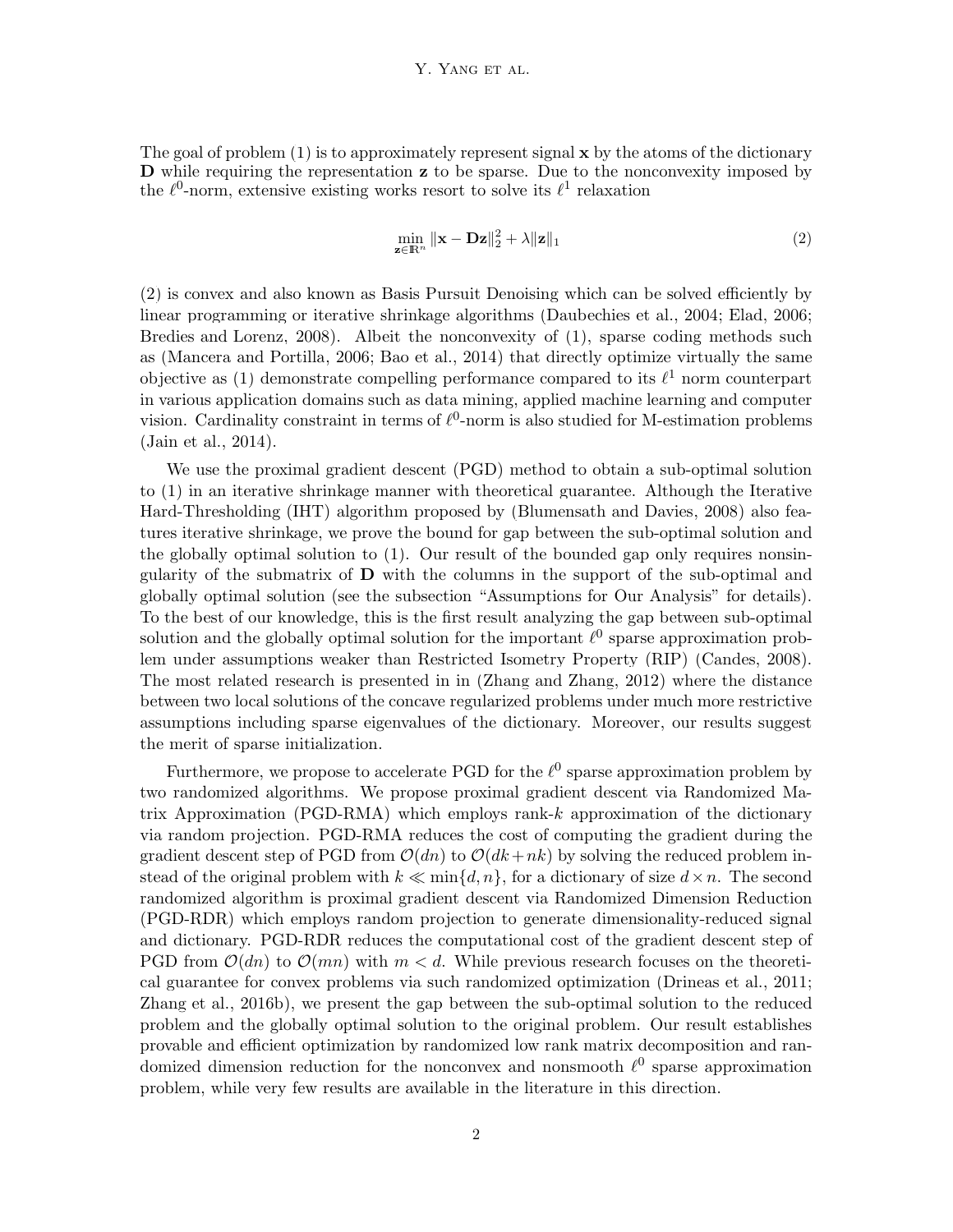#### Notations

Throughout this paper, we use bold letters for matrices and vectors, regular lower letter for scalars. The bold letter with subscript indicates the corresponding element of a matrix or vector, and  $\|\cdot\|_p$  denote the  $\ell^p$ -norm of a vector, or the p-norm of a matrix. We let  $\beta_I$  denote the vector formed by the elements of  $\beta$  with indices in I when  $\beta$  is a vector, or matrix formed by columns of  $\beta$  with indices being the nonzero elements of I when  $\beta$  is a matrix. supp $(\cdot)$  indicates the support of a vector, i.e. the set of indices of nonzero elements of this vector.  $\sigma_{\min}(\cdot)$  and  $\sigma_{\max}(\cdot)$  indicate the smallest and largest nonzero singular value of a matrix.

## 2. Proximal Gradient Descent for  $\ell^0$  Sparse Approximation

Solving the  $\ell^0$  sparse approximation problem [\(1\)](#page-0-0) is NP-hard in general [\(Natarajan](#page-14-3), [1995\)](#page-14-3). Therefore, the literature extensively resorts to approximate algorithms, such as Orthogonal Matching Pursuit [\(Tropp, 2004](#page-14-4)), or that using surrogate functions [\(Hyder and Mahata](#page-13-3), [2009\)](#page-13-3), for  $\ell^0$  problems. In addition, PGD has been used by [\(Bao et al.](#page-12-2), [2014](#page-12-2)) to find the approximate solution to [\(1\)](#page-0-0) with sublinear convergence to the critical point of the objective of [\(1\)](#page-0-0), as well as satisfactory empirical results. The success of PGD raises the interesting question that how good the approximate solution by PGD is.

In this section, we first present the algorithm that employs PGD to optimize [\(1\)](#page-0-0) in an iterative shrinkage manner. Then we show the suboptimality of the sub-optimal solution by PGD in terms of the gap between the sub-optimal solution and the globally optimal solution.

#### 2.1 Algorithm

In t-th iteration of PGD for  $t \geq 1$ , gradient descent is performed on the squared loss term of  $L(\mathbf{z})$ , i.e.  $Q(\mathbf{z}) \triangleq ||\mathbf{x} - \mathbf{Dz}||_2^2$ , to obtain

$$
\tilde{\mathbf{z}}^{(t)} = \mathbf{z}^{(t-1)} - \frac{2}{\tau s} (\mathbf{D}^\top \mathbf{D} \mathbf{z}^{(t-1)} - \mathbf{D}^\top \mathbf{x})
$$
\n(3)

where  $\tau$  is any constant that is greater than 1.  $s > 0$  is usually chosen as the Lipschitz constant for the gradient of function  $Q(\cdot)$ , namely

$$
\|\nabla Q(\mathbf{y}) - \nabla Q(\mathbf{z})\|_2 \le s \|\mathbf{y} - \mathbf{z}\|_2, \ \forall \mathbf{y}, \mathbf{z} \in \mathbb{R}^n \tag{4}
$$

 $z^{(t)}$  is then the solution to the following the proximal mapping:

$$
\mathbf{z}^{(t)} = \underset{\mathbf{v} \in \mathbb{R}^n}{\arg \min} \frac{\tau s}{2} \|\mathbf{v} - \tilde{\mathbf{z}}^{(t)}\|_2^2 + \lambda \|\mathbf{v}\|_0 \tag{5}
$$

and [\(5\)](#page-2-0) admits the closed-form solution:

<span id="page-2-2"></span><span id="page-2-1"></span><span id="page-2-0"></span>
$$
\mathbf{z}^{(t)} = h_{\sqrt{\frac{2\lambda}{\tau s}}}(\tilde{\mathbf{z}}^{(t)})
$$
\n(6)

where  $h_{\theta}$  is an element-wise hard thresholding operator:

$$
[h_{\theta}(\mathbf{u})]_j = \begin{cases} 0 & \text{: } |\mathbf{u}_j| < \theta \\ \mathbf{u}_j & \text{: } \text{otherwise} \end{cases}, \quad 1 \le j \le n
$$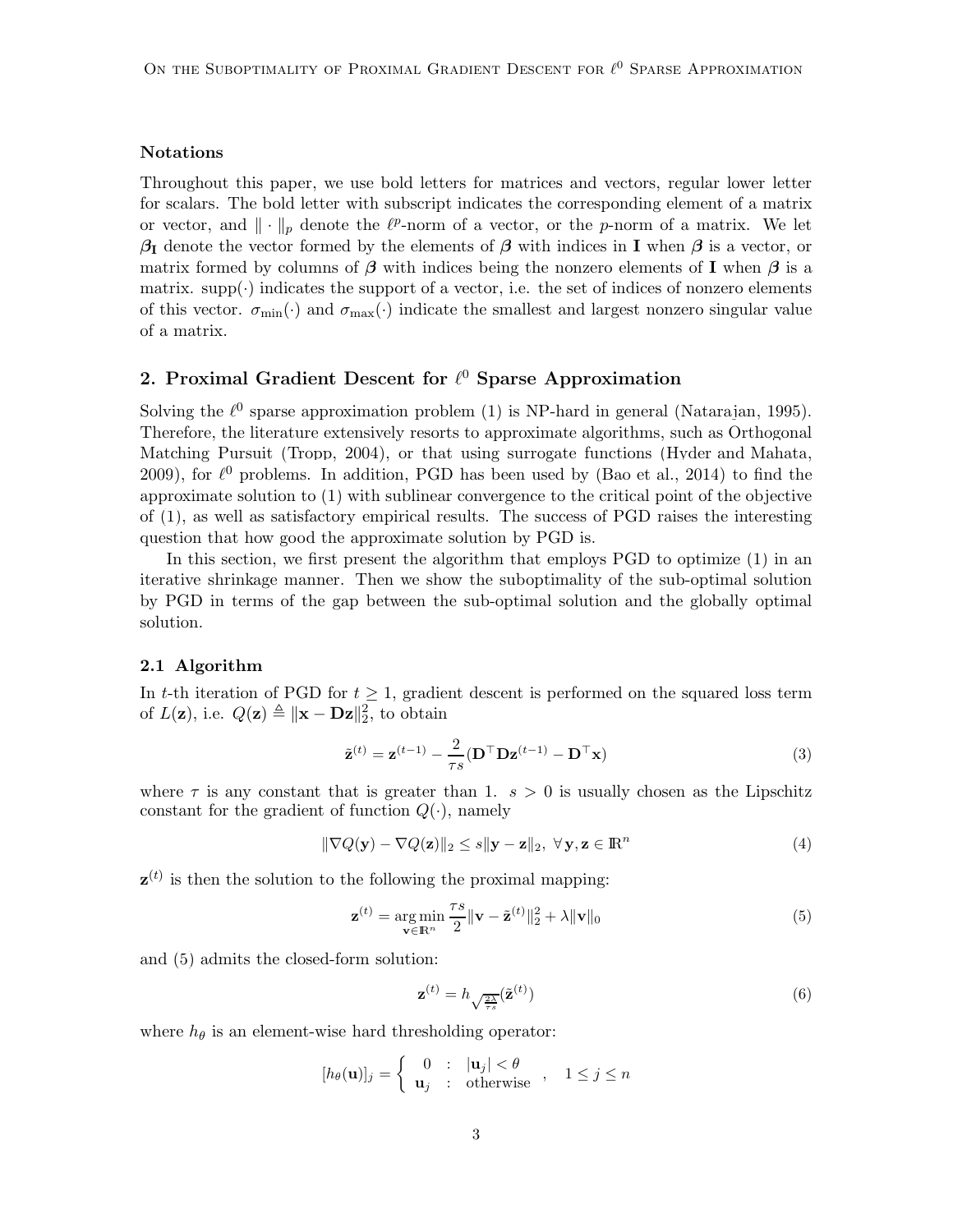The iterations start from  $t = 1$  and continue until the sequence  $\{L(\mathbf{z}^{(t)})\}_t$  or  $\{\mathbf{z}^{(t)}\}_t$  converges or maximum iteration number is achieved. The optimization algorithm for the  $\ell^0$  sparse approximation problem [\(1\)](#page-0-0) by PGD is described in Algorithm [1.](#page-3-0) In practice, the time complexity of optimization by PGD is  $\mathcal{O}(Mdn)$  where M is the number of iterations (or maximum number of iterations) for PGD.

<span id="page-3-0"></span>**Algorithm 1** Proximal Gradient Descent for the  $\ell^0$  Sparse Approximation [\(1\)](#page-0-0)

#### Input:

The given signal  $\mathbf{x} \in R^d$ , the dictionary **D**, the parameter  $\lambda$  for the weight of the  $\ell^0$ norm, maximum iteration number M, stopping threshold  $\varepsilon$ , the initialization  $\mathbf{z}^{(0)} \in \mathbb{R}^n$ .

1: Obtain the sub-optimal solution  $\tilde{z}$  by the proximal gradient descent (PGD) method with [\(3\)](#page-2-1) and [\(6\)](#page-2-2) starting from  $t = 1$ . The iteration terminates either  $\{z^{(t)}\}_t$  or  $\{L(z^{(t)})\}_t$ converges under certain threshold or the maximum iteration number is achieved.

**Output:** Obtain the sparse code  $\hat{z}$  upon the termination of the iterations.

#### 2.2 Theoretical Analysis

In this section we present the bound for the gap between the sub-optimal solution by PGD in Algorithm [1](#page-3-0) and the globally optimal solution for the  $\ell^0$  sparse approximation problem [\(1\)](#page-0-0). With proper initialization  $\mathbf{z}^{(0)}$ , we show that the sub-optimal solution by PGD is actually a critical point of  $L(\mathbf{z})$  in Lemma [2,](#page-4-0) namely the sequence  $\{\mathbf{z}^{(t)}\}_t$  converges to a critical point of the objective [\(1\)](#page-0-0). We then show that both this sub-optimal solution and the globally optimal solution to [\(1\)](#page-0-0) are local solutions of a carefully designed capped- $\ell^1$  regularized problem in Lemma [3.](#page-5-0) The bound for  $\ell^2$ -distance between the sub-optimal solution and the globally optimal solution is then presented in Theorem [1.](#page-5-1) In the following analysis, we let  $S = \text{supp}(\mathbf{z}^{(0)})$ . Also, since  $\ell^0$  is invariant to scaling, the original problem [\(1\)](#page-0-0) is equivalent to  $\min_{\mathbf{z}\in\mathbb{R}^n} \|\mathbf{x} - \frac{\mathbf{D}}{m}\mathbf{z}'\|_2^2 + \lambda \|\mathbf{z}'\|_0$  for  $\mathbf{z}' = m\mathbf{z}$  with  $m > \max_i \|\mathbf{D}^i\|_2$ , so it is safe to assume  $\max_i \|\mathbf{D}^i\|_2 \leq 1$ . Without loss of generality, we let  $\|\mathbf{x}\|_2 \leq 1$ .

<span id="page-3-1"></span>**Lemma 1** (Support shrinkage and sufficient decrease of the objective function) Choose  $\mathbf{z}^{(0)}$ such that  $\|\mathbf{x} - \mathbf{D}\mathbf{z}^{(0)}\|_2 \leq 1$ . When  $s > \max\{2|\mathbf{S}|, \frac{2(1+\lambda|\mathbf{S}|)}{\lambda \tau}\}\$ , then

<span id="page-3-3"></span><span id="page-3-2"></span>
$$
supp(\mathbf{z}^{(t)}) \subseteq supp(\mathbf{z}^{(t-1)}), t \ge 1
$$
\n(7)

namely the support of the sequence  $\{z^{(t)}\}_t$  shrinks. Moreover, the sequence of the objective  ${L(\mathbf{z}^{(t)})}_t$  decreases, and the following inequality holds for  $t \geq 1$ :

$$
L(\mathbf{z}^{(t)}) \le L(\mathbf{z}^{(t-1)}) - \frac{(\tau - 1)s}{2} \|\mathbf{z}^{(t)} - \mathbf{z}^{(t-1)}\|_2^2 \tag{8}
$$

And it follows that the sequence  $\{L(\mathbf{z}^{(t)})\}_t$  converges.

**Remark 1** One can always choose  $\mathbf{z}^{(0)}$  as the optimal solution to the  $\ell^1$  regularized problem,  $so \|\mathbf{x} - \mathbf{D} \mathbf{z}^{(0)}\|_2^2 + \lambda \|\mathbf{z}^{(0)}\|_1 \leq \|\mathbf{x}\|_2^2 \leq 1$ , and it follows that  $\|\mathbf{x} - \mathbf{D} \mathbf{z}^{(0)}\|_2^2 \leq 1$ . Also, when not every subspace spanned by linearly independent columns of  $D$  is orthogonal to  $x$  (which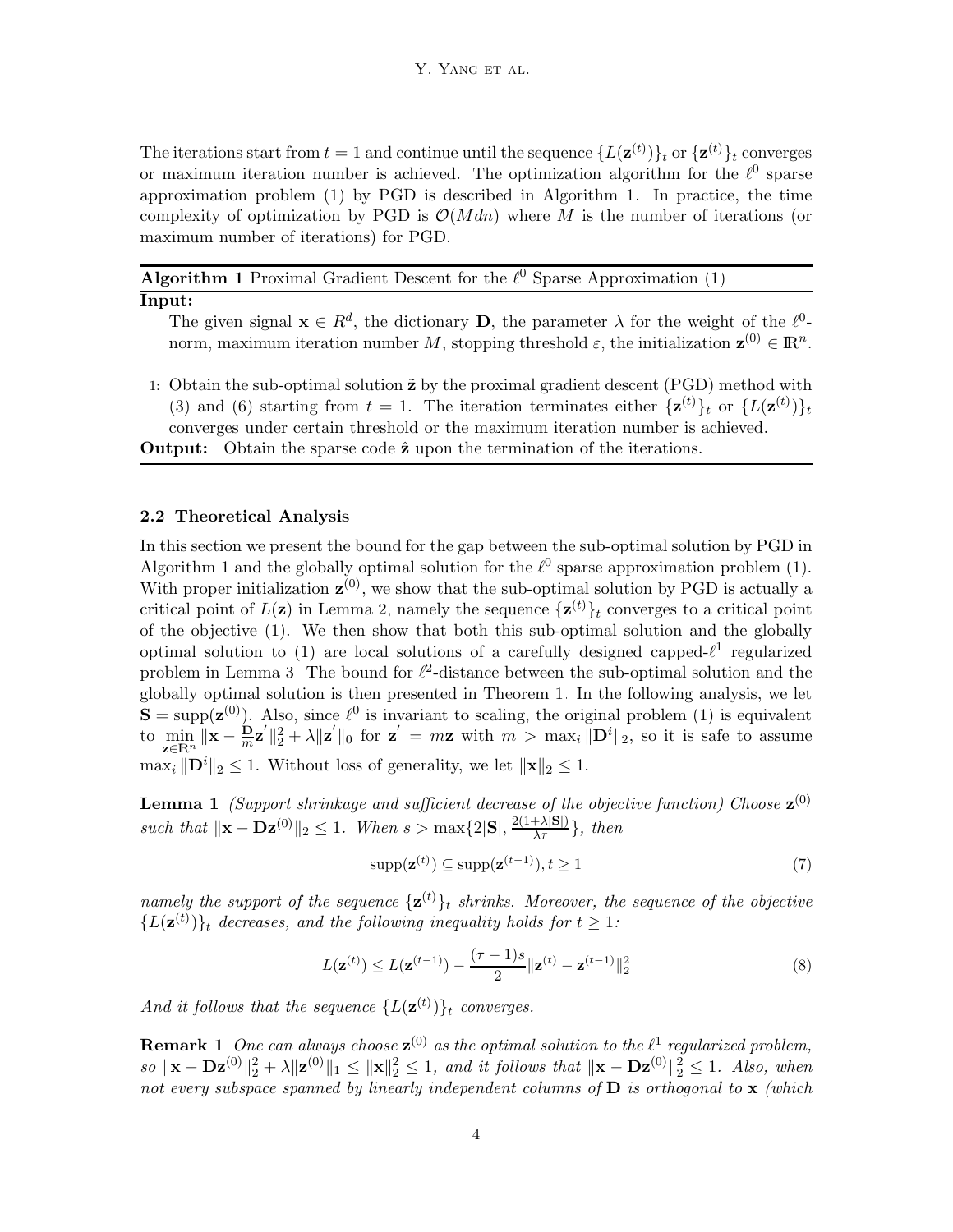is common in practice), we can always find  $\mathbf{z}^{(0)}$  such that  $\|\mathbf{x} - \mathbf{D}\mathbf{z}^{(0)}\|_2^2 \leq 1$  and  $\mathbf{z}^{(0)}$  is a nonzero vector. The support shrinkage property by Lemma [1](#page-3-1) shows that the original  $\ell^0$ sparse approximation [\(1\)](#page-0-0) is equivalent to a dictionary-reduced version

<span id="page-4-1"></span>
$$
\min_{\mathbf{z} \in \mathbb{R}^n} L(\mathbf{z}) = \|\mathbf{x} - \mathbf{D}_{\mathbf{S}}\mathbf{z}\|_2^2 + \lambda \|\mathbf{z}\|_0 \tag{9}
$$

since PGD would not choose dictionary atoms outside of  $D<sub>S</sub>$ , so the numerical computation of PGD can be improved by using  $\overrightarrow{D_S}$  as the dictionary with  $s > \max\{2|S|, \frac{2(1+\lambda|S|)}{\lambda \tau}\}.$ When  $z^{(0)}$  is sparse,  $D_s$  has a small number of atoms which enables fast optimization of the reduced problem [\(9\)](#page-4-1). Also note that s can be much smaller than the Lipschitz constant for the gradient of function  $Q(\cdot)$  by the choice indicated by Lemma [1,](#page-3-1) which leads to a larger step size for the gradient descent step [\(3\)](#page-2-1).

The definition of critical points are defined below which is important for our analysis.

**Definition 1** (Critical points) Given the non-convex function  $f: \mathbb{R}^n \to R \cup \{+\infty\}$  which is a proper and lower semi-continuous function.

• for a given  $\mathbf{x} \in \text{dom} f$ , its Frechet subdifferential of f at  $\mathbf{x}$ , denoted by  $\tilde{\partial} f(x)$ , is the set of all vectors  $\mathbf{u} \in \mathbb{R}^n$  which satisfy

$$
\limsup_{\mathbf{y}\neq\mathbf{x},\mathbf{y}\rightarrow\mathbf{x}}\frac{f(\mathbf{y})-f(\mathbf{x})-\langle\mathbf{u},\mathbf{y}-\mathbf{x}\rangle}{\|\mathbf{y}-\mathbf{x}\|}\geq 0
$$

• The limiting-subdifferential of f at  $\mathbf{x} \in \mathbb{R}^n$ , denoted by written  $\partial f(x)$ , is defined by

$$
\partial f(x) = \{ \mathbf{u} \in \mathbb{R}^n \colon \exists \mathbf{x}^k \to \mathbf{x}, f(\mathbf{x}^k) \to f(\mathbf{x}), \tilde{\mathbf{u}}^k \in \tilde{\partial} f(\mathbf{x}^k) \to \mathbf{u} \}
$$

The point **x** is a critical point of f if  $0 \in \partial f(x)$ .

If  $\mathbf{D_S}$  is nonsingular, Lemma [2](#page-4-0) shows that the sequences  $\{\mathbf{z}^{(t)}\}_t$  produced by PGD converges to a critical point of  $L(\mathbf{z})$ , the objective of the  $\ell^0$  sparse approximation problem [\(1\)](#page-0-0).

<span id="page-4-0"></span>**Lemma 2** With  $\mathbf{z}^{(0)}$  and s in Lemma [1,](#page-3-1) if  $D_S$  is nonsingular, then the sequence  $\{\mathbf{z}^{(t)}\}_t$ generated by PDG with [\(3\)](#page-2-1) and [\(6\)](#page-2-2) converges to a critical point of  $L(\mathbf{z})$ .

Denote the critical point of  $L(\mathbf{z})$  by  $\hat{\mathbf{z}}$  that the sequence  $\{\mathbf{z}^{(t)}\}_t$  converges to when the assumption of Lemma [2](#page-4-0) holds, and denote by  $z^*$  the globally optimal solution to the  $\ell^0$  sparse approximation problem [\(1\)](#page-0-0). Also, we consider the following capped- $\ell^1$  regularized problem, which replaces the noncontinuous  $\ell^0$ -norm with the continuous capped- $\ell^1$  regularization term R:

<span id="page-4-2"></span>
$$
\min_{\boldsymbol{\beta} \in \mathbb{R}^n} L_{\text{capped-}\ell^1}(\boldsymbol{\beta}) = \|\mathbf{x} - \mathbf{D}\boldsymbol{\beta}\|_2^2 + \mathbf{R}(\boldsymbol{\beta}; b)
$$
(10)

where  $\mathbf{R}(\boldsymbol{\beta};b) = \sum_{n=1}^{n}$  $j=1$  $R(\boldsymbol{\beta}_j; b), R(t;b) = \lambda \frac{\min\{|t|,b\}}{b}$  $\frac{b}{b}$  for some  $b > 0$ . It can be seen that  $R(t; b)$ 

approaches the  $\ell^0$ -norm when  $b \to 0+$ . Our following theoretical analysis aims to obtain the gap between  $\hat{z}$  and  $z^*$ . For the sake of this purpose, the definition of local solution and degree of nonconvexity of a regularizer are necessary and presented below.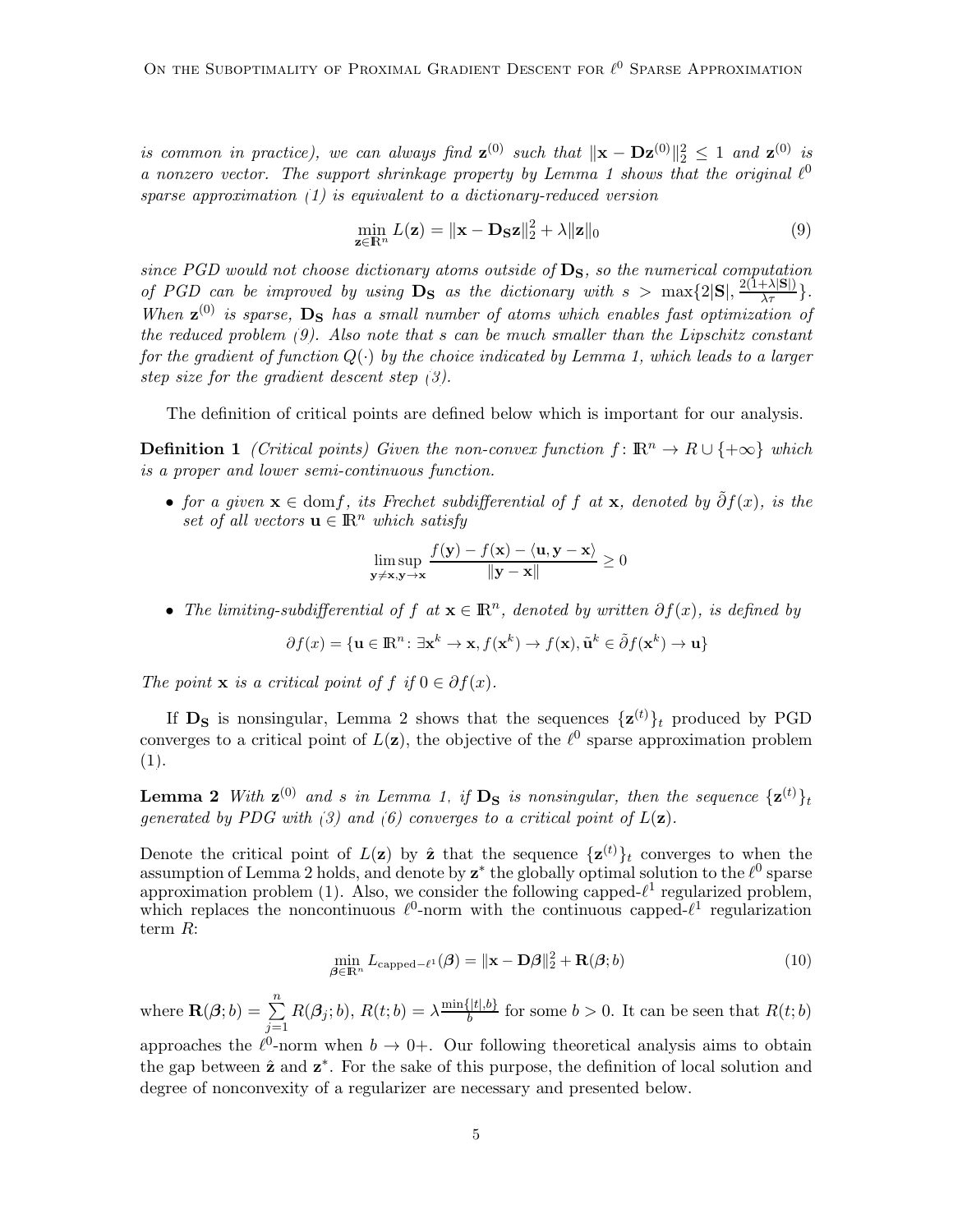**Definition 2** (Local solution) A vector  $\tilde{\boldsymbol{\beta}}$  is a local solution to the problem [\(10\)](#page-4-2) if

$$
||2\mathbf{D}^{\top}(\mathbf{D}\tilde{\boldsymbol{\beta}} - \mathbf{x}) + \dot{\mathbf{R}}(\tilde{\boldsymbol{\beta}};b)||_2 = 0
$$
\n(11)

where  $\dot{\mathbf{R}}(\tilde{\boldsymbol{\beta}};b) = [\dot{R}(\tilde{\boldsymbol{\beta}}_1;b), \dot{R}(\tilde{\boldsymbol{\beta}}_2;b), \dots, \dot{R}(\tilde{\boldsymbol{\beta}}_n;b)]^\top$ .

<span id="page-5-4"></span>Note that in the above definition and the following text,  $\dot{R}(t; b)$  can be chosen as any value between the right differential  $\frac{\partial R}{\partial t}(t+;b)$  (or  $\dot{R}(t+;b)$ ) and left differential  $\frac{\partial R}{\partial t}(t-;b)$  (or  $\dot{R}(t-;b)$ ).

**Definition 3** (Degree of nonconvexity of a regularizer) For  $\kappa \geq 0$  and  $t \in \mathbb{R}$ , define

<span id="page-5-0"></span>
$$
\theta(t,\kappa) := \sup_{s} \{-\text{sgn}(s-t)(\dot{P}(s;b) - \dot{P}(t;b)) - \kappa|s-t|\}
$$

as the degree of nonconvexity for function P. If  $\mathbf{u} = (u_1, \dots, u_n)^\top \in \mathbb{R}^n$ ,  $\theta(\mathbf{u}, \kappa) =$  $[\theta(u_1,\kappa), \ldots, \theta(u_n,\kappa)]$ . sgn is a sign function.

Note that  $\theta(t,\kappa) = 0$  if P is a convex function.

Let  $\hat{\mathbf{S}} = \text{supp}(\hat{\mathbf{z}})$ ,  $\mathbf{S}^* = \text{supp}(\mathbf{z}^*)$ , the following lemma shows that both  $\hat{\mathbf{z}}$  and  $\mathbf{z}^*$  are local solutions to the capped- $\ell^1$  regularized problem [\(10\)](#page-4-2).

**Lemma 3** With  $z^{(0)}$  and s in Lemma [1,](#page-3-1) if

<span id="page-5-2"></span>
$$
0 < b < \min\{\min_{j \in \hat{\mathbf{S}}} |\hat{\mathbf{z}}_j|, \frac{\lambda}{\max_{j \notin \hat{\mathbf{S}}} |\frac{\partial Q}{\partial \mathbf{z}_j}|\mathbf{z}=\hat{\mathbf{z}}|}, \min_{j \in \mathbf{S}^*} |\mathbf{z}_j^*|, \frac{\lambda}{\max_{j \notin \mathbf{S}^*} |\frac{\partial Q}{\partial \mathbf{z}_j}|\mathbf{z}=\mathbf{z}^*|}\}
$$
(12)

(if the denominator is 0,  $\frac{\lambda}{0}$ )  $\frac{\lambda}{0}$  is defined to be  $+\infty$  in the above inequality), then both  $\hat{\mathbf{z}}$  and  $\mathbf{z}^*$ are local solutions to the capped- $\ell^1$  regularized problem [\(10\)](#page-4-2).

<span id="page-5-1"></span>**Theorem 1** (Sub-optimal solution is close to the globally optimal solution) With  $z^{(0)}$  and s in Lemma [1,](#page-3-1) and suppose  $\mathbf{D}_{\hat{\mathbf{S}} \cup \mathbf{S}^*}$  is not singular with  $\kappa_0 \triangleq \sigma_{\min}(\mathbf{D}_{\hat{\mathbf{S}} \cup \mathbf{S}^*}) > 0$ . When  $\kappa_0^2 > \kappa > 0$  and b is chosen according to [\(12\)](#page-5-2) as in Lemma [3](#page-5-0) , let  $\mathbf{F} = (\hat{\mathbf{S}} \setminus \mathbf{S}^*) \cup (\mathbf{S}^* \setminus \hat{\mathbf{S}})$  be the symmetric difference between  $\hat{\mathbf{S}}$  and  $\mathbf{S}^*$ , then

<span id="page-5-3"></span>
$$
\|\hat{\mathbf{z}} - \mathbf{z}^*\|_2 \le \frac{\left(\sum\limits_{j \in \mathbf{F} \cap \hat{\mathbf{S}}} (\max\{0, \frac{\lambda}{b} - \kappa |\hat{\mathbf{z}}_j - b|\})^2 + \sum\limits_{j \in \mathbf{F} \setminus \hat{\mathbf{S}}} (\max\{0, \frac{\lambda}{b} - \kappa b\})^2\right)^{\frac{1}{2}}}{2\kappa_0^2 - \kappa} \tag{13}
$$

It is worthwhile to connect the assumption on the dictionary in Theorem [1](#page-5-1) to the Restricted Isometry Property (RIP) [\(Candes and Tao](#page-12-5), [2005](#page-12-5)) used frequently in the compressive sensing literature. Before the discussion, the definition of sparse eigenvalues is defined below.

**Definition 4** (Sparse eigenvalues) The lower and upper sparse eigenvalues of a matrix  $\bf{A}$ are defined as

$$
\kappa_-(m):=\min_{\|{\mathbf u}\|_0\le m;\|{\mathbf u}\|_2=1}\|{\mathbf A}{\mathbf u}\|_2^2\quad \kappa_+(m):=\max_{\|{\mathbf u}\|_0\le m,\|{\mathbf u}\|_2=1}\|{\mathbf A}{\mathbf u}\|_2^2
$$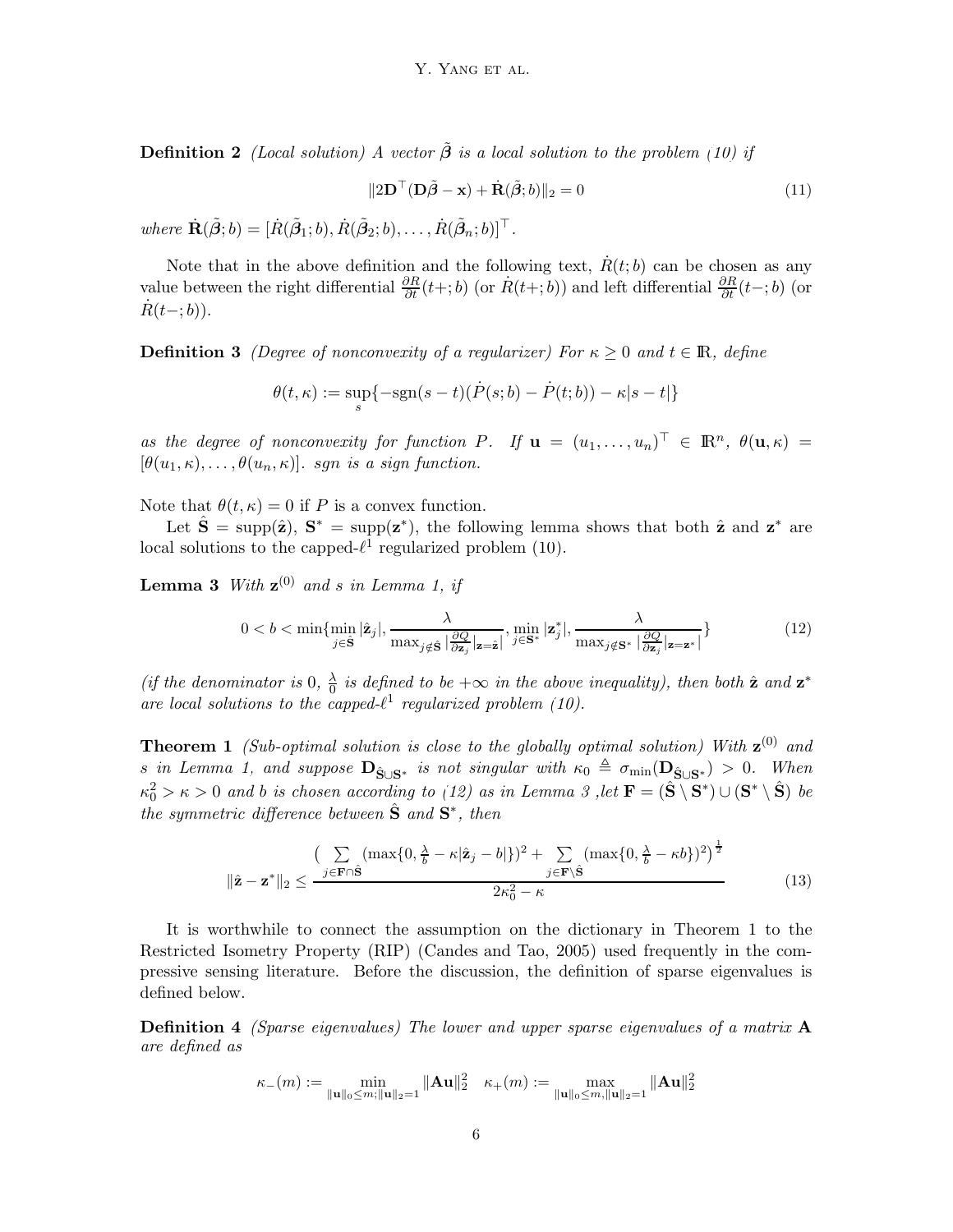## Assumptions for Our Analysis

Typical RIP requires bounds such as  $\delta_{\tau} + \delta_{2\tau} + \delta_{3\tau} < 1$  or  $\delta_{2\tau} < \sqrt{2} - 1$  [\(Candes, 2008](#page-12-4)) for stably recovering the signal from measurements and  $\tau$  is the sparsity of the signal, where  $\delta_{\tau} = \max{\kappa_{+}(\tau) - 1, 1 - \kappa_{-}(\tau)}$ . It should be emphasized that our bound [\(13\)](#page-5-3) only requires nonsingularity of the submatrix of **D** with the columns in the support of  $\hat{z}$  and  $z^*$ , which are more general than RIP in the sense of not requiring bounds in terms of  $\delta$ . To see this point, choose the initialization  $\mathbf{z}^0$  such that  $|\text{supp}(\mathbf{z}^0)| \leq \tau$ , then the condition  $\delta_{2\tau} < \sqrt{2}-1$ [\(Candes, 2008](#page-12-4)) indicates that  $\sigma_{\min}(\mathbf{D}_{\hat{\mathbf{S}} \cup \mathbf{S}^*}) > 2 - \sqrt{2}$ , which is stronger than our assumption that  $\sigma_{\min}(\mathbf{D}_{\hat{\mathbf{S}} \cup \mathbf{S}^*}) > 0$ . In addition, our assumption on the nonsingularity of  $\mathbf{D}_{\hat{\mathbf{S}} \cup \mathbf{S}^*}$  is much weaker than that of the sparse eigenvalues used in RIP conditions which require minimum eigenvalue of every submatrix of  **of specified number of columns.** 

**Remark 2** If  $z^{(0)}$  is sparse,  $\hat{z}$  is also sparse by the property of support shrinkage in Lemma [1.](#page-3-1) We can then expect that  $|\hat{S} \cup S^*|$  is reasonably small, and a small  $|\hat{S} \cup S^*|$  often increases the chance of a larger  $\sigma_{\min}(\mathbf{D}_{|\hat{\mathbf{S}} \cup \mathbf{S}^*|})$ . Also note that the bound for distance between the suboptimal solution and the globally optimal solution presented in Theorem [1](#page-5-1) does not require typical RIP conditions. Moreover, when  $\frac{\lambda}{b} - \kappa |\hat{\mathbf{z}}_j - b|$  for nonzero  $\hat{\mathbf{z}}_j$  and  $\frac{\lambda}{b} - \kappa b$  are no greater than  $0$ , or they are small positive numbers, the sub-optimal solution  $\hat{z}$  is equal to or very close to the globally optimal solution.

## 3. Accelerated Proximal Gradient Descent by Randomized Algorithms

In this section, we propose and analyze two randomized algorithms that accelerate PGD for the  $\ell^0$  sparse approximation problem by random projection. Our first algorithm employs randomized low rank matrix approximation for the dictionary  $D$ , and the second algorithm uses random projection to generate dimensionality-reduced signal and dictionary and then perform PGD on the low-dimensional signal and dictionary. Our theoretical analysis establishes the suboptimality of the solutions obtained by the proposed randomized algorithms.

#### 3.1 Algorithm

While Lemma [1](#page-3-1) shows that the  $\ell^0$  sparse approximation [\(1\)](#page-0-0) is equivalent to its dictionaryreduced version [\(9\)](#page-4-1) which leads to improved efficiency, we are still facing the computational challenge incurred by dictionary with large dimension d and size n (or large  $|\mathbf{S}|$ ). The literature has extensively employed randomized algorithms for accelerating the numeral computation of different kinds of matrix optimization problems including low rank approximation and matrix decomposition [\(Frieze et al., 2004;](#page-13-4) [Drineas et al.](#page-13-5), [2004](#page-13-5); [Sarlos,](#page-14-5) [2006;](#page-14-5) [Drineas et al., 2006](#page-13-6), [2008;](#page-13-7) [Mahoney and Drineas](#page-14-6), [2009](#page-14-6); [Drineas et al., 2011](#page-13-2); [Lu et al.](#page-14-7), [2013\)](#page-14-7). In order to accelerate the numerical computation involved in PGD, we propose two randomized algorithms. The first algorithm adopts the randomized low rank approximation by random projection [\(Halko et al., 2011\)](#page-13-8) to obtain a low rank approximation of the dictionary so as to accelerate the computation of gradient for PGD. The second algorithm generates dimensionality-reduced signal and dictionary by random projection and then apply PGD upon the low-dimensional signal and dictionary for improved efficiency. The optimization algorithm for the  $\ell^0$  sparse approximation problem [\(1\)](#page-0-0) by PGD with low rank approximation of D via Randomized Matrix Approximation, termed PGD-RMA in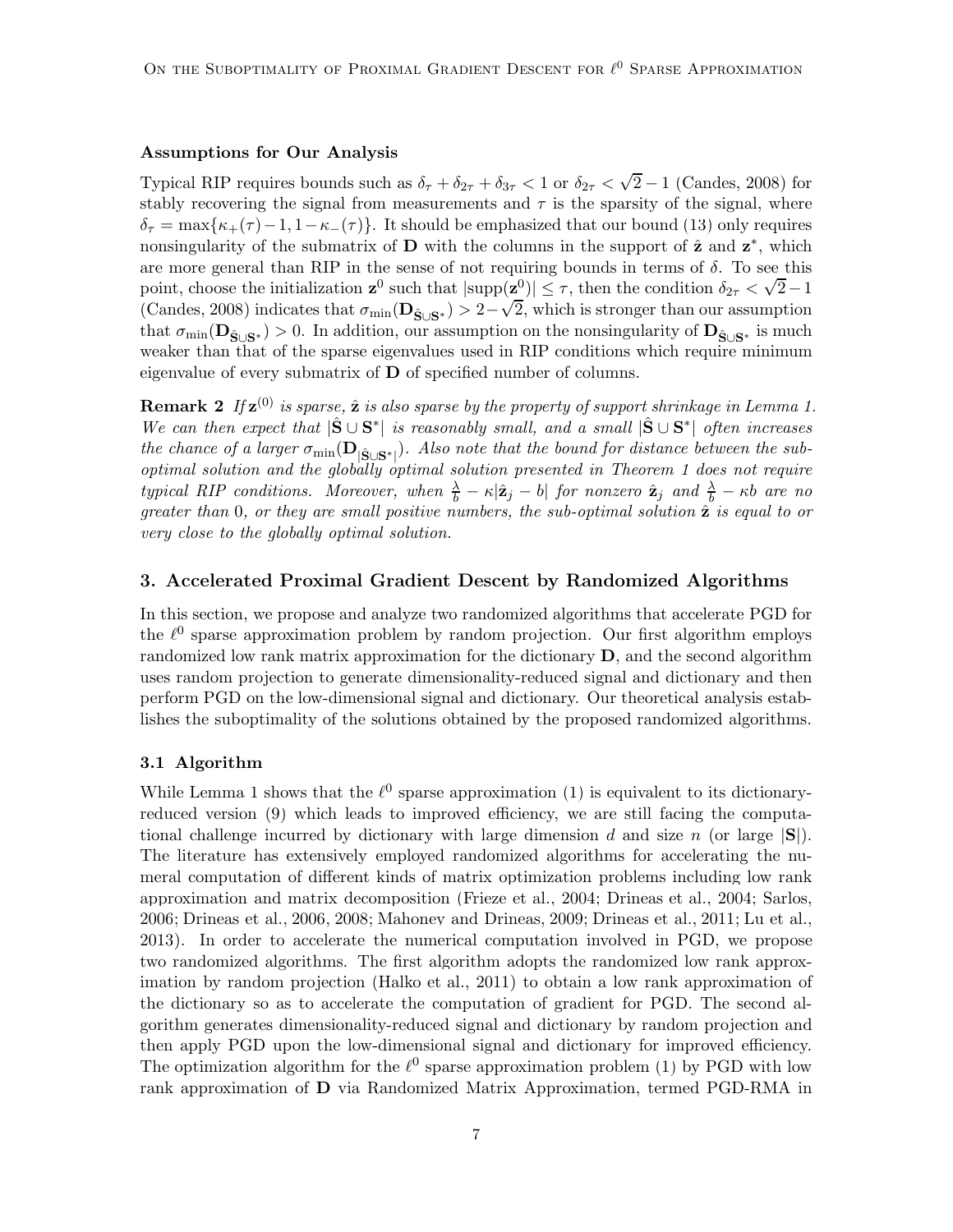this paper, is described in Section [3.1.1.](#page-7-0) Bearing the idea of using randomized algorithm for dimension reduction, the algorithm that accelerates PGD via randomized dimension reduction, termed PGD-RDR, is introduced in Section [3.1.2.](#page-8-0)

## <span id="page-7-0"></span>3.1.1 Accelerated Proximal Gradient Descent via Randomized Matrix Approximation: PGD-RMA

The procedure of PGD-RMA is described as follows. A random matrix  $\Omega \in \mathbb{R}^{n \times k}$  is computed such that each element  $\Omega_{ij}$  is sampled independently from the Gaussian distribution  $\mathcal{N}(0,1)$ . With the QR decomposition of  $\mathbf{D}\Omega$ , i.e.  $\mathbf{D}\Omega = \mathbf{Q}\mathbf{R}$  where  $\mathbf{Q} \in \mathbb{R}^{d \times k}$  is an orthogonal matrix of rank k and  $\mathbf{R} \in \mathbb{R}^{k \times k}$  is an upper triangle matrix. The columns of Q form the orthogonal basis for  $\mathbf{D}\Omega$ . Then  $\mathbf{D}$  is approximated by projecting  $\mathbf{D}$  onto the range of  $\mathbf{D}\Omega$ :  $\mathbf{Q}\mathbf{Q}^{\top}\mathbf{D} = \mathbf{Q}\mathbf{W} = \tilde{\mathbf{D}}$  where  $\mathbf{W} = \mathbf{Q}^{\top}\mathbf{D} \in \mathbb{R}^{k \times n}$ . Replacing  $\mathbf{D}$  with its low rank approximation  $\tilde{D}$ , we resort to solve the following reduced  $\ell^0$  sparse approximation problem [\(14\)](#page-7-1)

<span id="page-7-3"></span><span id="page-7-1"></span>
$$
\min_{\mathbf{z} \in \mathbb{R}^n} \tilde{L}(\mathbf{z}) = \|\mathbf{x} - \tilde{\mathbf{D}}\mathbf{z}\|_2^2 + \lambda \|\mathbf{z}\|_0 \tag{14}
$$

And the first step of PGD  $(3)$  for the original  $\ell^0$  sparse approximation problem is reduced to

$$
\tilde{\mathbf{z}}^{(t)} = \mathbf{z}^{(t-1)} - \frac{2}{\tau s} (\tilde{\mathbf{D}}^\top \tilde{\mathbf{D}} \mathbf{z}^{(t-1)} - \tilde{\mathbf{D}}^\top \mathbf{x})
$$
\n
$$
= \mathbf{z}^{(t-1)} - \frac{2}{\tau s} (\mathbf{W}^\top \mathbf{Q}^\top \mathbf{Q} \mathbf{W} \mathbf{z}^{(t-1)} - \mathbf{W}^\top \mathbf{Q}^\top \mathbf{x})
$$
\n(15)

The complexity of this step is reduced from  $\mathcal{O}(dn)$  to  $\mathcal{O}(dk + nk)$  wherein  $k \ll \min\{d, n\}$ and significant efficiency improvement is achieved. Note that the computational cost of QR decomposition for  $\mathbf{D}\Omega$  is less than  $2dk^2$ , which is acceptable with a small k.

The randomized algorithm PGD-RMA is described in Algorithm [2.](#page-7-2) The time complexity of PGD-RMA is  $\mathcal{O}(M(dk+nk))$  where M is the number of iterations (or maximum number of iterations), compared to the complexity  $\mathcal{O}(Mdn)$  for the original PGD.

Algorithm 2 Proximal Gradient Descent via Randomized Matrix Approximation (PGD-RMA) for the  $\ell^0$  Sparse Approximation [\(1\)](#page-0-0)

## <span id="page-7-2"></span>Input:

The given signal  $\mathbf{x} \in R^d$ , the dictionary **D**, the parameter  $\lambda$  for the weight of the  $\ell^0$ norm, maximum iteration number M, stopping threshold  $\varepsilon$ , the initialization  $\mathbf{z}^{(0)} \in \mathbb{R}^n$ .

- 1: Sample a random matrix  $\Omega \in \mathbb{R}^{n \times k}$  by  $\Omega_{ij} \sim \mathcal{N}(0, 1)$ .
- 2: Compute the QR decomposition of  $\mathbf{D}\Omega$ :  $\mathbf{D}\Omega = \mathbf{Q}\mathbf{R}$
- 3: Approximate D by  $\mathbf{D} = \mathbf{Q}\mathbf{W}$  where  $\mathbf{W} = \mathbf{Q}^\top \mathbf{D}$
- 4: Perform PGD with [\(15\)](#page-7-3) and [\(6\)](#page-2-2) starting from  $t = 1$ . The iteration terminates either  $\{z^{(t)}\}_t$  or  $\{L(z^{(t)})\}_t$  converges under certain threshold or maximum iteration number is achieved.

**Output:** Obtain the sparse code  $\tilde{z}$  upon the termination of the iterations.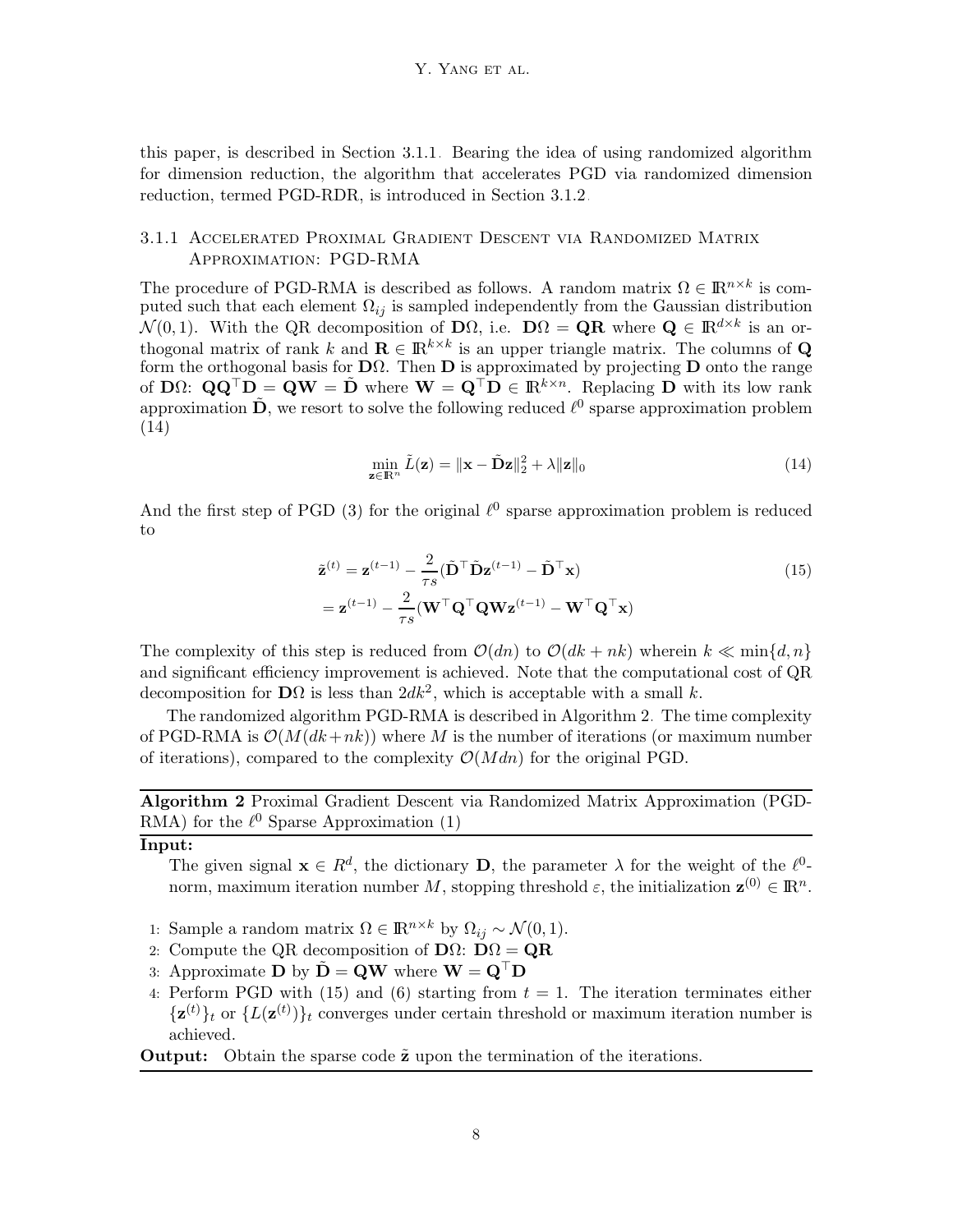## <span id="page-8-0"></span>3.1.2 Accelerated Proximal Gradient Descent via Random Dimension Reduction: PGD-RDR

We introduce PGD-RDR which employs random projection to generate low-dimensional signal and dictionary, upon which PGD is applied for improved efficiency. The literature [\(Frankl and Maehara](#page-13-9), [1987](#page-13-9); [Indyk and Motwani, 1998](#page-13-10); [Zhang et al.](#page-14-8), [2016a](#page-14-8)) extensively considers the random projection that satisfies the following  $\ell^2$ -norm preserving property, which is closed related to the proof of the JohnsonLindenstrauss lemma [\(Dasgupta and Gupta,](#page-12-6) [2003\)](#page-12-6).

<span id="page-8-2"></span>**Definition 5** The linear operator  $\mathbf{T} : \mathbb{R}^d \to \mathbb{R}^m$  satisfies the  $\ell^2$ -norm preserving property if there exists constant  $c > 0$  such that

$$
\Pr\left[(1-\varepsilon)\|\mathbf{v}\|_2 \le \|\mathbf{Tv}\|_2 \le (1+\varepsilon)\|\mathbf{v}\|_2\right] \ge 1 - 2e^{\frac{m\varepsilon^2}{c}}\tag{16}
$$

holds for any fixed  $\mathbf{v} \in \mathbb{R}^d$  and  $0 < \varepsilon \leq \frac{1}{2}$  $\frac{1}{2}$ .

The linear operator **T** satisfying the  $\ell^2$ -norm preserving property can be generated randomly according to uncomplicated distributions. With  $\mathbf{T}' = \sqrt{m}\mathbf{T}$ , it is proved in [\(Arriaga and Vempala](#page-12-7), [2006;](#page-12-7) [Achlioptas](#page-12-8), [2003\)](#page-12-8) that **T** satisfies the  $\ell^2$ -norm preserving property, if all the elements of  $T'$  are sampled independently from the Gaussian distribution  $\mathcal{N}(0, 1)$ , or uniform distribution over  $\pm 1$ , or the database-friendly distribution described by

$$
\mathbf{T}^{'}_{ij} = \left\{ \begin{array}{rcl} \sqrt{3} & : & \text{withprobability} \ \frac{1}{6} \\ \sqrt{0} & : & \text{withprobability} \ \frac{2}{3} \\ -\sqrt{3} & : & \text{withprobability} \ \frac{1}{6} \end{array} \right. , 1 \leq i \leq m, 1 \leq j \leq d
$$

With  $m < d$ , PGD-RDR first generate the dimensionality-reduced signal and dictionary by  $\bar{\mathbf{x}} = \mathbf{T} \mathbf{x}$  and  $\bar{\mathbf{D}} = \mathbf{T} \mathbf{D}$ , then solve the following dimensionality-reduced  $\ell^0$  sparse approximation problem

<span id="page-8-1"></span>
$$
\min_{\mathbf{z}\in\mathbb{R}^n} \bar{L}(\mathbf{z}) = \|\bar{\mathbf{x}} - \bar{\mathbf{D}}\mathbf{z}\|_2^2 + \lambda \|\mathbf{z}\|_0 \tag{17}
$$

by PGD. The procedure of PGD-RDR for the  $\ell^0$  sparse approximation problem [\(1\)](#page-0-0) is described in Algorithm [3.](#page-9-0) The time complexity of sampling the random matrix **T** is  $\mathcal{O}(md)$ , and the time complexity of the first step of PGD [\(3\)](#page-2-1) for gradient descent is reduced from  $\mathcal{O}(dn)$  to  $\mathcal{O}(mn)$ . The time complexity of PGD-RDR is  $\mathcal{O}(Mmn)$  where M is the number of iterations (or maximum number of iterations), compared to the complexity  $\mathcal{O}(Mdn)$  for the original PGD. Improvement on the efficiency is achieved with  $m < d$ .

#### 3.2 Theoretical Analysis

We analyze the theoretical properties of the proposed PGD-RMA and PGD-RDR in the previous section. For both randomized algorithms, we present the bounded gap between the sub-optimal solution to the reduced  $\ell^0$  sparse approximation problem [\(14\)](#page-7-1) or [\(17\)](#page-8-1) and the globally optimal solution  $z^*$  to the original problem.

#### 3.3 Analysis for PGD-RMA

<span id="page-8-3"></span>[\(Halko et al., 2011\)](#page-13-8) proved that the approximation  $\tilde{\mathbf{D}}$  is close to  $\mathbf{D}$  in terms of the spectral norm: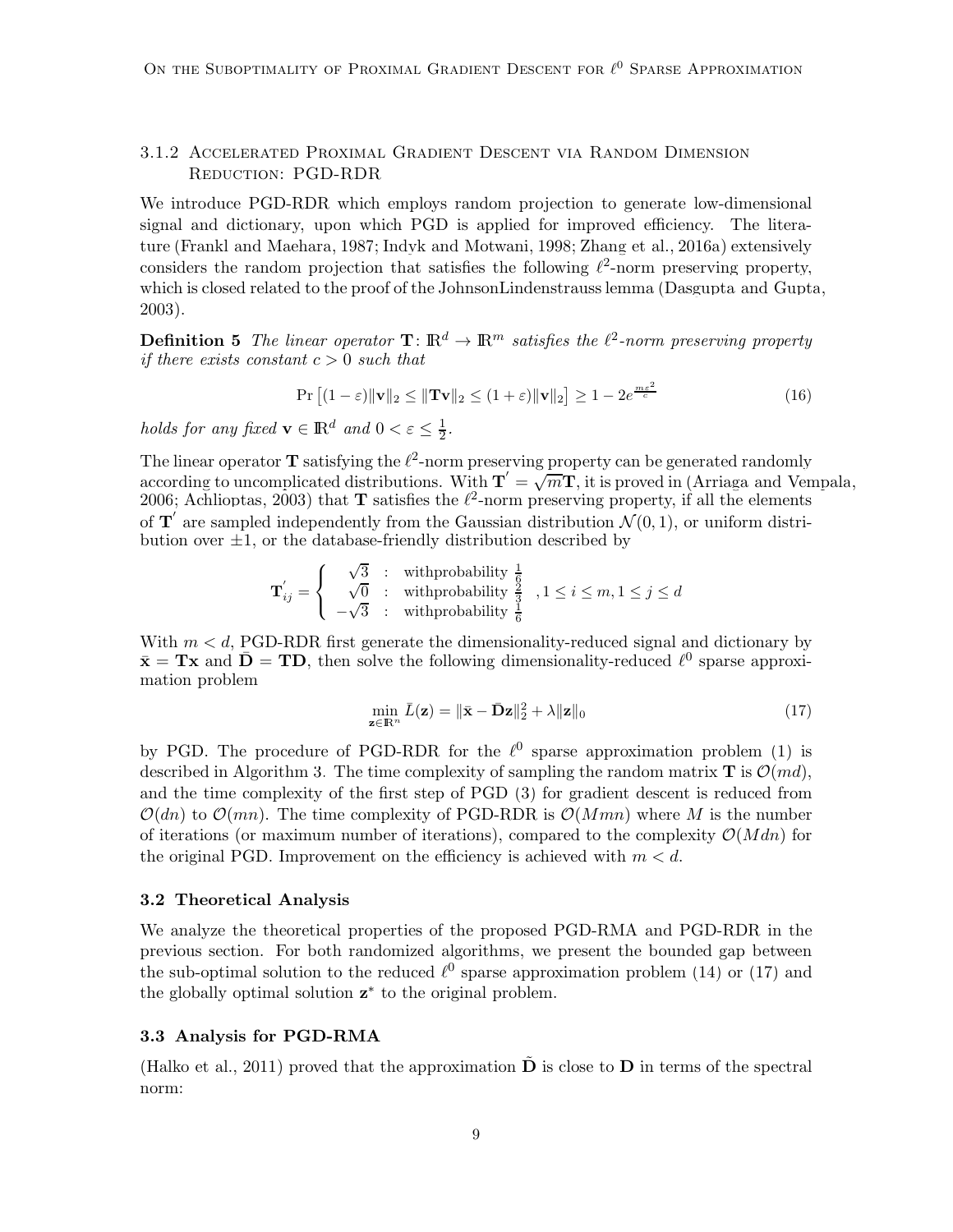Algorithm 3 Proximal Gradient Descent via Randomized Dimension Reduction (PGD-RDR) for the  $\ell^0$  Sparse Approximation [\(1\)](#page-0-0)

## <span id="page-9-0"></span>Input:

The given signal  $\mathbf{x} \in R^d$ , the dictionary **D**, the parameter  $\lambda$  for the weight of the  $\ell^0$ norm, maximum iteration number M, stopping threshold  $\varepsilon$ , the initialization  $\mathbf{z}^{(0)} \in \mathbb{R}^n$ .

- 1: Sample a random matrix  $\mathbf{T} \in \mathbb{R}^{m \times n}$  which satisfies the  $\ell^2$ -norm preserving property in Definition [5,](#page-8-2) e.g.  $\sqrt{m}\mathbf{T}_{ij} \sim \mathcal{N}(0, 1)$ .
- 2: Compute the low-dimensional signal  $\bar{\mathbf{x}} = \mathbf{T}\mathbf{x}$  and the dimensionality-reduced dictionary  $D = TD$ .
- 3: Perform PGD with [\(15\)](#page-7-3) and [\(6\)](#page-2-2) starting from  $t = 1$ , with x and D replaced by  $\bar{x}$  and D. The iteration terminates either  $\{z^{(t)}\}_t$  or  $\{L(z^{(t)})\}_t$  converges under certain threshold or maximum iteration number is achieved.

**Output:** Obtain the sparse code  $\bar{z}$  upon the termination of the iterations.

**Lemma 4** (Corollary 10.9 by [\(Halko et al.](#page-13-8), [2011](#page-13-8)) ) Let  $k_0 \geq 2$  and  $p = k - k_0 \geq 4$ , then probability at least  $1 - 6e^{-p}$ , then the spectral norm of  $D - \hat{D}$  is bounded by

<span id="page-9-1"></span>
$$
\|\mathbf{D} - \hat{\mathbf{D}}\|_2 \le C_{k,k_0} \tag{18}
$$

where

$$
C_{k,k_0} = \left(1 + 17\sqrt{1 + \frac{k_0}{p}}\right)\sigma_{k_0+1} + \frac{8\sqrt{k}}{p+1} \left(\sum_{j>k_0} \sigma_j^2\right)^{\frac{1}{2}}
$$
(19)

 $\sigma_1 \geq \sigma_2 \geq \ldots$  are the singular values of **D**.

Let  $\tilde{\mathbf{z}}$  be the globally optimal solution to [\(14\)](#page-7-1),  $\tilde{\mathbf{S}} = \text{supp}(\tilde{\mathbf{z}})$ ,  $\tilde{Q}(\mathbf{z}) = ||\mathbf{x} - \tilde{\mathbf{D}}\mathbf{z}||_2^2$ ,  $\mathbf{z}^{(0)}$  be the initialization for PGD for the optimization of the reduced problem [\(14\)](#page-7-1). We have the following theorem showing the upper bound for the gap between  $\tilde{\mathbf{z}}$  and  $\mathbf{z}^*$ .

**Theorem 2** (Optimal solution to the reduced problem  $(14)$  is close to the that to the original problem) Let  $\mathbf{G} = \tilde{\mathbf{S}} \cup \mathbf{S}^*$ . Suppose  $\mathbf{D}_{\mathbf{G}}$  is not singular with  $\tau_0 \triangleq \sigma_{\min}(\mathbf{D}_{\mathbf{G}}) > 0$ ,  $2\tau_0^2 > \tau > 0$ . Then with probability at least  $1 - 6e^{-p}$ ,

$$
\| \mathbf{z}^* - \tilde{\mathbf{z}} \|_2
$$
  
\n
$$
\leq \frac{1}{2\tau_0^2 - \tau} \Biggl( \biggl( \sum_{j \in \mathbf{G} \cap \tilde{\mathbf{S}}} (\max\{0, \frac{\lambda}{b} - \kappa |\tilde{\mathbf{z}}_j - b| \})^2 + \sum_{j \in \mathbf{G} \setminus \tilde{\mathbf{S}}} (\max\{0, \frac{\lambda}{b} - \kappa b\})^2 \Biggr)^{\frac{1}{2}} + 2C_{k,k_0} M_0 (2\sigma_{\max}(\mathbf{D}) + C_{k,k_0}) + 2C_{k,k_0} \|\mathbf{x}\|_2 \Biggr)
$$
 (20)

where  $M_0 = \frac{\|\mathbf{x}\|_2 + \sqrt{\tilde{L}(\mathbf{z}^{(0)})}}{\tau_0}$  $\frac{\sqrt{L(2^{(1)})}}{\tau_0}$ , and b satisfies

$$
0 < b < \min\{\min_{j \in \tilde{\mathbf{S}}} |\tilde{\mathbf{z}}_j|, \max_{k \notin \tilde{\mathbf{S}}} \frac{\lambda}{(\frac{\partial \tilde{Q}}{\partial \mathbf{z}_k}|\mathbf{z} = \tilde{\mathbf{z}} - \lambda)_+}, \min_{j \in \mathbf{S}^*} |\mathbf{z}_j^*|, \max_{k \notin \mathbf{S}^*} \frac{\lambda}{(\frac{\partial Q}{\partial \mathbf{z}_k}|\mathbf{z} = \mathbf{z}^* - \lambda)_+}\} \tag{21}
$$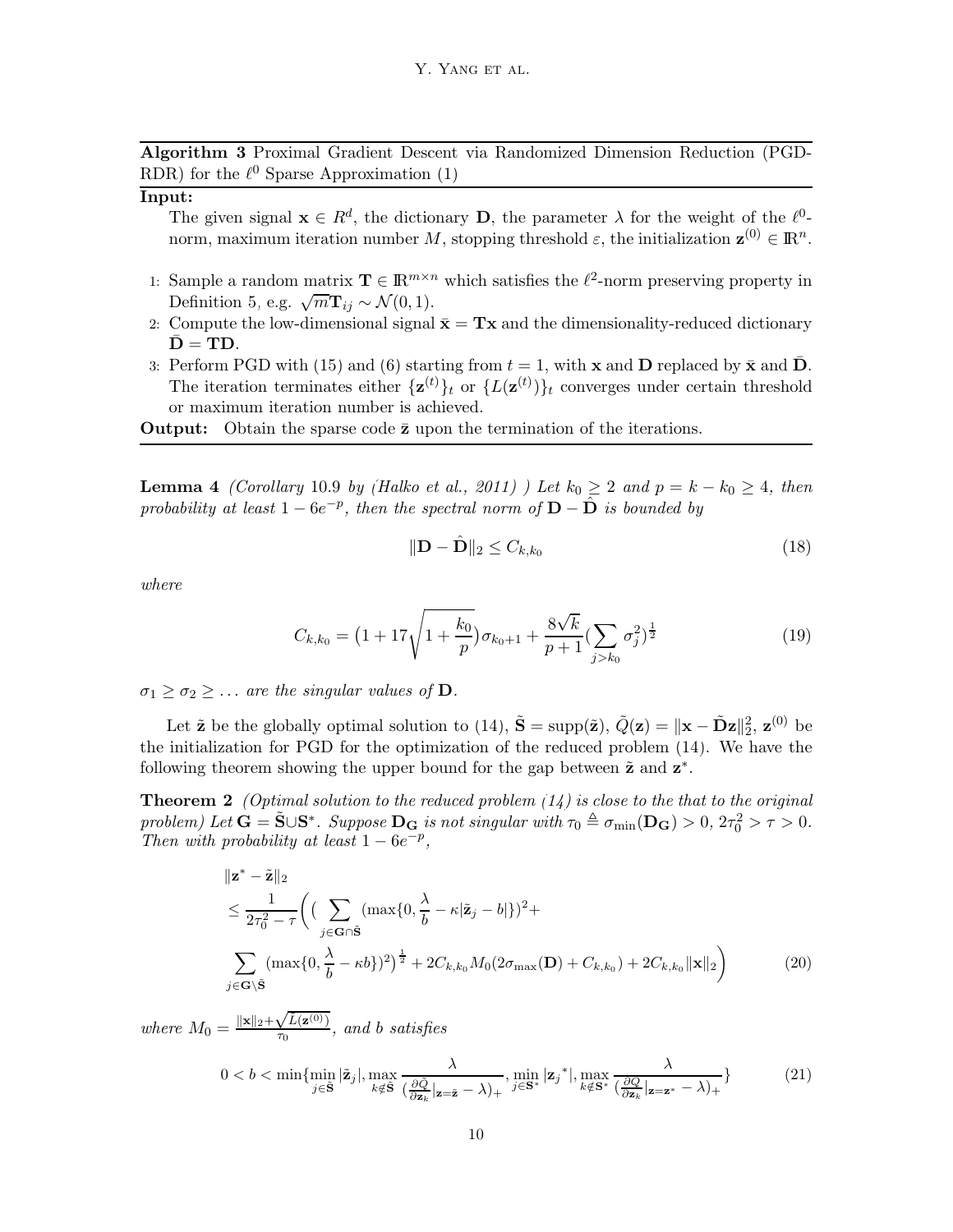Let  $S = \text{supp}(\mathbf{z}^{(0)})$ . According to Theorem [1](#page-5-1) and Theorem [2,](#page-9-1) we have the bounded gap between the sub-optimal solution to the reduced problem [\(14\)](#page-7-1) and the globally optimal solution  $z^*$  to the original problem  $(1)$ .

**Theorem 3** (Sub-optimal solution to the reduced problem  $(14)$  is close to the globally optimal solution to the original problem) Choose  $\mathbf{z}^{(0)}$  such that  $\|\mathbf{x} - \tilde{\mathbf{D}}\mathbf{z}^{(0)}\|_2 \leq 1$ , and  $s > \max\{2|S|, \frac{2(1+\lambda|S|)}{\lambda \tau}\}\$ , if  $\tilde{D}_S$  is nonsingular, then the sequence  $\{z^{(t)}\}_t$  generated by PDG for the reduced problem [\(14\)](#page-7-1) converges to a critical point of  $\tilde{L}(\mathbf{z})$ , denoted by  $\hat{\tilde{\mathbf{z}}}$ . Let  $\hat{\mathbf{S}} = \text{supp}(\hat{\tilde{\mathbf{z}}})$ ,  $\mathbf{F} = (\hat{\mathbf{S}} \setminus \tilde{\mathbf{S}}) \cup (\tilde{\mathbf{S}} \setminus \hat{\mathbf{S}})$ ,  $\mathbf{G} = \tilde{\mathbf{S}} \cup \mathbf{S}^*$ . Suppose  $\tilde{\mathbf{D}}_{\hat{\mathbf{S}} \cup \tilde{\mathbf{S}}}$  is not singular with  $\kappa_0 \triangleq \sigma_{\min}(\tilde{\textbf{D}}_{\hat{\textbf{S}} \cup \tilde{\textbf{S}}}) > 0$ , and  $\kappa_0^2 > \kappa > 0$ ;  $\textbf{D}_{\textbf{G}}$  is not singular with  $\tau_0 \triangleq \sigma_{\min}(\textbf{D}_{\textbf{G}}) > 0$ ,  $2\tau_0^2 > \tau > 0$ . Then with probability at least  $1 - 6e^{-p}$ ,

$$
\|\mathbf{z}^* - \hat{\mathbf{z}}\|_2 \le b_1 + b_2,\tag{22}
$$

where

$$
b_1 = \frac{\left(\sum\limits_{j \in \mathbf{F} \cap \hat{\mathbf{S}}} (\max\{0, \frac{\lambda}{b} - \kappa | \hat{\mathbf{z}}_j - b| \})^2 + \sum\limits_{j \in \mathbf{F} \setminus \hat{\mathbf{S}}} (\max\{0, \frac{\lambda}{b} - \kappa b\})^2 \right)^{\frac{1}{2}}}{2\kappa_0^2 - \kappa}
$$
  

$$
b_2 = \frac{1}{2\tau_0^2 - \tau} \left( \left(\sum\limits_{j \in \mathbf{G} \cap \tilde{\mathbf{S}}} (\max\{0, \frac{\lambda}{b} - \kappa | \tilde{\mathbf{z}}_j - b| \})^2 + \sum\limits_{j \in \mathbf{G} \setminus \tilde{\mathbf{S}}} (\max\{0, \frac{\lambda}{b} - \kappa b\})^2 \right)^{\frac{1}{2}}
$$
  

$$
+ 2C_{k,k_0} M_0 (2\sigma_{\max}(\mathbf{D}) + C_{k,k_0}) + 2C_{k,k_0} \|\mathbf{x}\|_2 \right)
$$

$$
M_0 = \frac{\|\mathbf{x}\|_2 + \sqrt{\tilde{L}(\mathbf{z}^{(0)})}}{\tau_0}, \text{ and } b \text{ satisfies}
$$
  
 
$$
0 < b < \min\{\min_{j \in \tilde{\mathbf{S}}} |\tilde{\mathbf{z}}_j|, \max_{k \notin \tilde{\mathbf{S}}} \frac{\lambda}{(\frac{\partial \tilde{Q}}{\partial \mathbf{z}_k}|\mathbf{z} = \tilde{\mathbf{z}} - \lambda)_+}, \min_{j \in \mathbf{S}^*} |\mathbf{z}_j^*|, \max_{k \notin \mathbf{S}^*} \frac{\lambda}{(\frac{\partial Q}{\partial \mathbf{z}_k}|\mathbf{z} = \mathbf{z}^* - \lambda)_+}, \min_{j \in \tilde{\mathbf{S}}} |\hat{\tilde{\mathbf{z}}}_j|, \max_{k \notin \tilde{\mathbf{S}}} \frac{\lambda}{(\frac{\partial \tilde{Q}}{\partial \mathbf{z}_k}|\mathbf{z} = \hat{\mathbf{z}} - \lambda)_+}\}
$$
(23)

#### 3.4 Analysis for PGD-RDR

Let  $\bar{z}$  be the globally optimal solution to [\(17\)](#page-8-1),  $\bar{S} = \text{supp}(\bar{z})$ ,  $\bar{Q}(z) = ||\bar{x} - \bar{D}z||_2^2$ ,  $z^{(0)}$  be the initialization for PGD for the optimization of the reduced problem [\(17\)](#page-8-1). We have the following theorem showing the upper bound for the gap between  $\bar{z}$  and  $z^*$ .

**Theorem 4** (Optimal solution to the dimensionality-reduced problem  $(17)$  is close to the that to the original problem) Let  $\mathbf{H} = \bar{\mathbf{S}} \cup \mathbf{S}^*$ . Suppose  $\mathbf{D}_{\mathbf{H}}$  is not singular with  $\eta_0 \triangleq$  $\sigma_{\min}(\mathbf{D}_{\mathbf{G}}) > 0$ ,  $2\eta_0^2 > \eta > 0$ . If  $\mathbf T$  satisfies the  $\ell^2$ -norm preserving property in Definition [5,](#page-8-2)  $m \geq 4c \log \frac{4}{\delta}$ , then with probability at least  $1 - \delta$ ,

<span id="page-10-0"></span>
$$
\|\mathbf{z}^* - \bar{\mathbf{z}}\|_2
$$
  
\n
$$
\leq \frac{1}{2\eta_0^2 - \eta} \Big( \Big( \sum_{j \in \mathbf{H} \cap \bar{\mathbf{S}}} (\max\{0, \frac{\lambda}{b} - \kappa |\bar{\mathbf{z}}_j - b| \})^2 +
$$
  
\n
$$
\sum_{j \in \mathbf{H} \setminus \bar{\mathbf{S}}} (\max\{0, \frac{\lambda}{b} - \kappa b\})^2 \Big)^{\frac{1}{2}} + 2 \|\mathbf{D}\|_F M_1 \sqrt{\frac{c}{m} \log \frac{4}{\delta}} (\sigma_{\max}(\mathbf{D}) + 1) \Big)
$$
(24)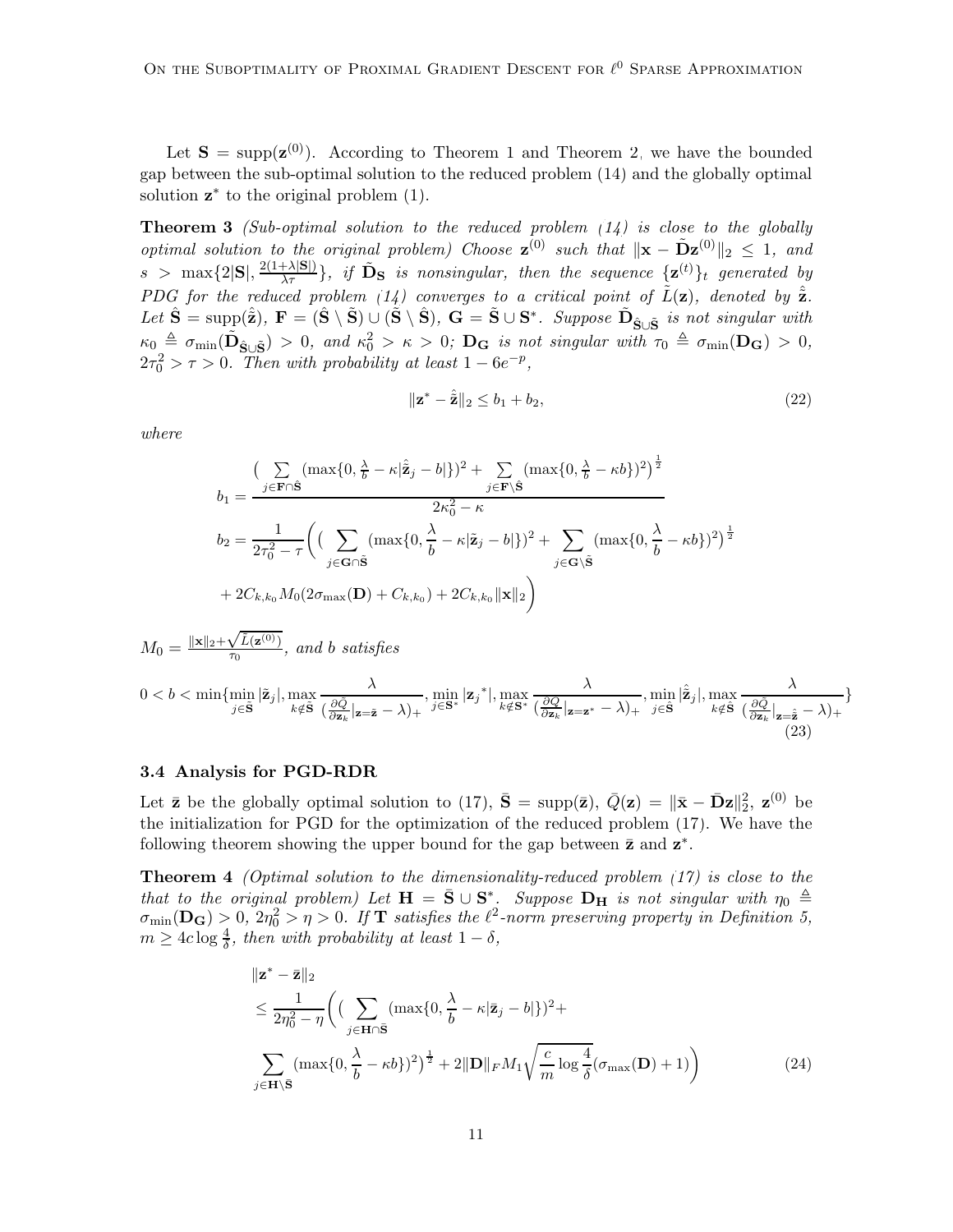where  $M_1 = \frac{\|\mathbf{x}\|_2 + \sqrt{\bar{L}(\mathbf{z}^{(0)})}}{n_0}$  $\frac{\sqrt{L(2^{(2)})}}{\eta_0}$ , and b satisfies  $0 < b < \min \{\min_{j \in \bar{\mathbf{S}}} |\bar{\mathbf{z}}_j|, \max_{k \notin \bar{\mathbf{S}}}$ λ  $\left(\frac{\partial \bar{Q}}{\partial \mathbf{z}_L}\right)$  $\frac{\partial Q}{\partial \mathbf{z}_k} |_{\mathbf{z} = \bar{\mathbf{z}}} - \lambda)_+$  $,\min_{j\in\mathbf{S}^*}|\mathbf{z}_j^*|,\max_{k\notin\mathbf{S}^*}$ λ  $(\frac{\partial Q}{\partial \mathbf{z}_k} |_{\mathbf{z}=\mathbf{z}^*} - \lambda)_+$  $(25)$ 

Similar to the analysis for PGD-RMA, we let  $S = \text{supp}(\mathbf{z}^{(0)})$ . Combining Theorem [1](#page-5-1) and Theorem [4,](#page-10-0) we have the bounded gap between the sub-optimal solution to the dimensionality-reduced problem  $(17)$  and the globally optimal solution  $z^*$  to the original problem [\(1\)](#page-0-0).

**Theorem 5** (Sub-optimal solution to the dimensionality-reduced problem  $(17)$  is close to the globally optimal solution to the original problem) Choose  $\mathbf{z}^{(0)}$  such that  $\|\mathbf{x}-\bar{\mathbf{D}}\mathbf{z}^{(0)}\|_2 \leq 1$ , and  $s > \max\{2|S|, \frac{2(1+\lambda|S|)}{\lambda\eta}\}\$ , if  $\bar{D}_S$  is nonsingular, then the sequence  $\{z^{(t)}\}_t$  generated by PDG for the dimensionality-reduced problem [\(17\)](#page-8-1) converges to a critical point of  $\bar{L}(\mathbf{z})$ , denoted by  $\hat{\mathbf{z}}$ . Let  $\hat{\mathbf{S}} = \text{supp}(\hat{\mathbf{z}})$ ,  $\mathbf{F} = (\hat{\mathbf{S}} \setminus \bar{\mathbf{S}}) \cup (\bar{\mathbf{S}} \setminus \hat{\mathbf{S}})$ ,  $\mathbf{H} = \bar{\mathbf{S}} \cup \mathbf{S}^*$ . Suppose  $\bar{\mathbf{D}}_{\hat{\mathbf{S}} \cup \bar{\mathbf{S}}}$ is not singular with  $\kappa_0 \triangleq \sigma_{\min}(\bar{\mathbf{D}}_{\hat{\mathbf{S}} \cup \bar{\mathbf{S}}}) > 0$ , and  $\kappa_0^2 > \kappa > 0$ ;  $\mathbf{D_H}$  is not singular with  $\eta_0 \triangleq \sigma_{\min}({\bf D_H}) > 0, \; 2\eta_0^2 > \eta > 0. \;\; \textit{If $\bf T$ satisfies the $\ell^2$-norm preserving property in}$ Definition [5,](#page-8-2)  $m \geq 4c \log \frac{4}{\delta}$ , then with probability at least  $1 - \delta$ ,

$$
\|\mathbf{z}^* - \hat{\mathbf{z}}\|_2 \le b_1 + b_2,\tag{26}
$$

where

$$
b_1 = \frac{\left(\sum\limits_{j \in \mathbf{F} \cap \hat{\mathbf{S}}}\left(\max\{0, \frac{\lambda}{b} - \kappa | \hat{\mathbf{z}}_j - b| \}\right)^2 + \sum\limits_{j \in \mathbf{F} \setminus \hat{\mathbf{S}}}\left(\max\{0, \frac{\lambda}{b} - \kappa b\}\right)^2\right)^{\frac{1}{2}}}{2\kappa_0^2 - \kappa}
$$

$$
b_2 = \frac{1}{2\eta_0^2 - \eta} \left( \left(\sum\limits_{j \in \mathbf{H} \cap \hat{\mathbf{S}}}\left(\max\{0, \frac{\lambda}{b} - \kappa | \hat{\mathbf{z}}_j - b| \}\right)^2 + \sum\limits_{j \in \mathbf{H} \setminus \hat{\mathbf{S}}}\left(\max\{0, \frac{\lambda}{b} - \kappa b\}\right)^2\right)^{\frac{1}{2}} + 2\|\mathbf{D}\|_F M_1 \sqrt{\frac{c}{m}} \log \frac{4}{\delta} (\sigma_{\max}(\mathbf{D}) + 1) \right)
$$

$$
\|\mathbf{z} + \sqrt{\bar{L}(\mathbf{z}^{(0)})} \quad \text{and } \mathbf{b} \text{ satisfies}
$$

$$
M_0 = \frac{\|\mathbf{x}\|_2 + \sqrt{L(\mathbf{z}^{(0)})}}{\eta_0}, \text{ and } b \text{ satisfies}
$$
  
 
$$
0 < b < \min\{\min_{j \in \mathbf{S}} |\bar{\mathbf{z}}_j|, \max_{k \notin \mathbf{S}} \frac{\lambda}{(\frac{\partial \bar{Q}}{\partial \mathbf{z}_k} | \mathbf{z} = \bar{\mathbf{z}} - \lambda)_+}, \min_{j \in \mathbf{S}^*} |\mathbf{z}_j^*|, \max_{k \notin \mathbf{S}^*} \frac{\lambda}{(\frac{\partial \bar{Q}}{\partial \mathbf{z}_k} | \mathbf{z} = \mathbf{z}^* - \lambda)_+}, \min_{j \in \mathbf{S}} |\hat{\mathbf{z}}_j|, \max_{k \notin \mathbf{S}} \frac{\lambda}{(\frac{\partial \bar{Q}}{\partial \mathbf{z}_k} | \mathbf{z} = \hat{\mathbf{z}} - \lambda)_+}\}
$$
(27)

The detailed proofs of the theorems and lemmas are included in Section [5.](#page-14-9) Note that we slightly abuse the notation of **F**,  $\ddot{\mathbf{S}}$ ,  $\kappa$  and  $\kappa_0$  in the analysis for PGD-RMA and PGD-RDR with no confusion. To the best of our knowledge, our theoretical results are among the very few results for the provable randomized efficient algorithms for the nonsmooth and nonconvex  $\ell^0$  sparse approximation problem.

#### 4. Conclusions

We propose to use proximal gradient descent (PGD) to obtain a sub-optimal solution to the  $\ell^0$  sparse approximation problem. Our theoretical analysis renders the bound for the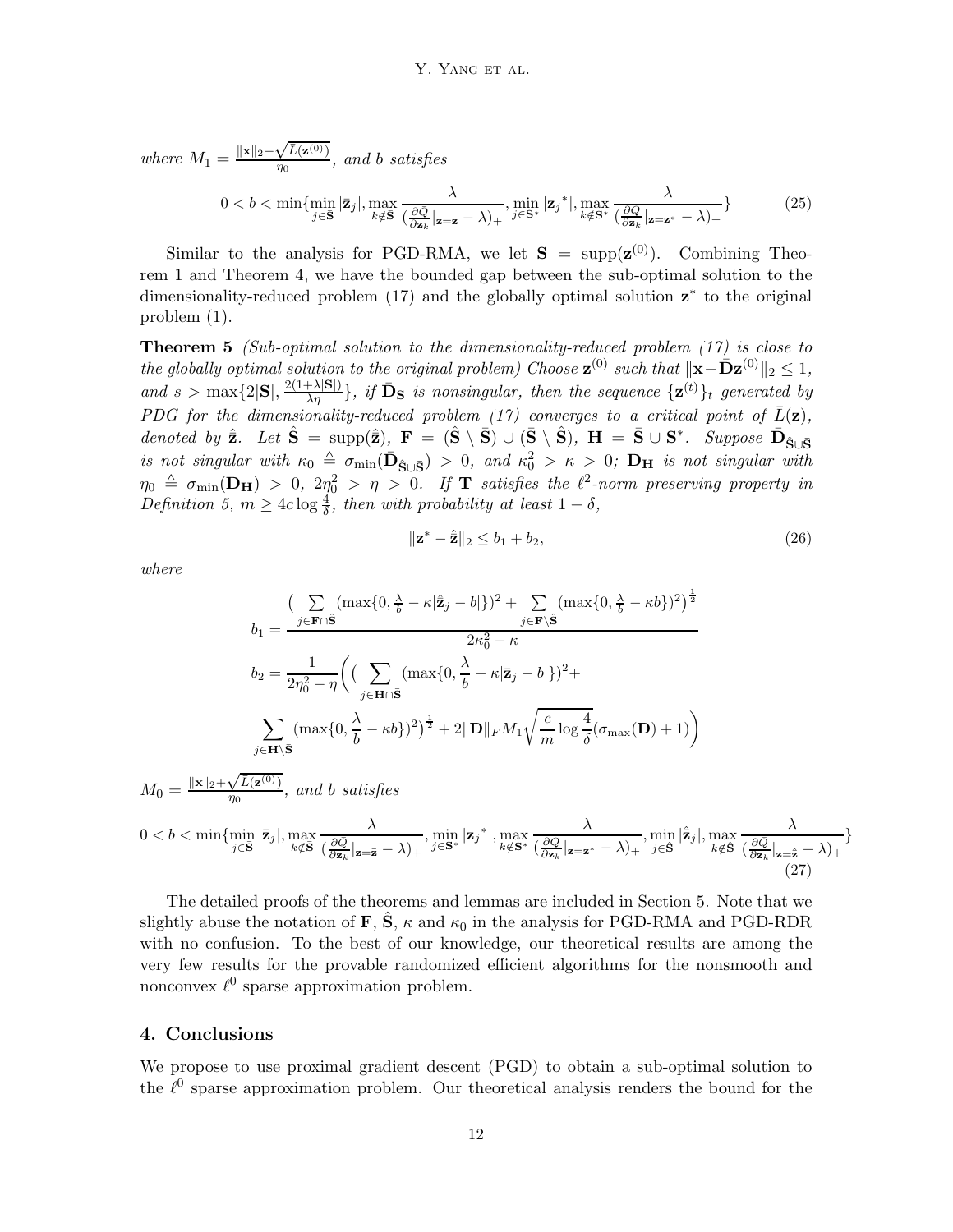$\ell^2$ -distance between the sub-optimal solution and the globally optimal solution, under conditions weaker than Restricted Isometry Property (RIP). To the best of our knowledge, this is the first time that such gap between sub-optimal solution and globally optimal solution is obtained under our mild conditions. Moreover, we propose provable randomized algorithms, namely proximal gradient descent via Randomized Matrix Approximation (PGD-RMA) and proximal gradient descent via Random Dimension Reduction (PGD-RDR), to accelerate the ordinary optimization by PGD.

#### References

- <span id="page-12-8"></span>Dimitris Achlioptas. Database-friendly random projections: Johnsonlindenstrauss with binary coins. J. Comput. Syst. Sci.,  $66(4):671-687$ , June 2003. ISSN 0022-0000. doi: 10.1016/S0022-0000(03)00025-4. URL [http://dx.doi.org/10.1016/S0022-0000\(03\)00025-4](http://dx.doi.org/10.1016/S0022-0000(03)00025-4).
- <span id="page-12-7"></span>Rosa I. Arriaga and Santosh Vempala. An algorithmic theory of learning: Robust concepts and random projection. Machine Learning, 63(2):161–182, 2006. ISSN 1573-0565. doi: 10.1007/s10994-006-6265-7. URL <http://dx.doi.org/10.1007/s10994-006-6265-7>.
- <span id="page-12-2"></span>Chenglong Bao, Hui Ji, Yuhui Quan, and Zuowei Shen. L0 norm based dictionary learning by proximal methods with global convergence. In 2014 IEEE Conference on Computer Vision and Pattern Recognition, CVPR 2014, Columbus, OH, USA, June 23-28, 2014, pages 3858–3865, 2014. doi: 10.1109/CVPR.2014.493.
- <span id="page-12-3"></span>Thomas Blumensath and Mike E. Davies. Iterative thresholding for sparse approximations. Journal of Fourier Analysis and Applications, 14(5):629–654, 2008. ISSN 1531-5851. doi: 10.1007/s00041-008-9035-z.
- <span id="page-12-9"></span>Jérôme Bolte, Shoham Sabach, and Marc Teboulle. Proximal alternating linearized minimization for nonconvex and nonsmooth problems. *Math. Program.*,  $146(1-2):459-494$ , August 2014. ISSN 0025-5610. doi: 10.1007/s10107-013-0701-9.
- <span id="page-12-1"></span>Kristian Bredies and Dirk A. Lorenz. Iterated hard shrinkage for minimization problems with sparsity constraints. SIAM Journal on Scientific Computing, 30(2):657–683, 2008. doi: 10.1137/060663556.
- <span id="page-12-5"></span>E.J. Candes and T. Tao. Decoding by linear programming. Information Theory, IEEE Transactions on, 51(12):4203–4215, 2005.
- <span id="page-12-4"></span>Emmanuel J. Candes. The restricted isometry property and its implications for compressed sensing. Comptes Rendus Mathematique, 346(910):589 – 592, 2008. ISSN 1631-073X.
- <span id="page-12-6"></span>Sanjoy Dasgupta and Anupam Gupta. An elementary proof of a theorem of johnson and lindenstrauss. Random Struct. Algorithms, 22(1):60–65, January 2003. ISSN 1042-9832. doi: 10.1002/rsa.10073. URL <http://dx.doi.org/10.1002/rsa.10073>.
- <span id="page-12-0"></span>I. Daubechies, M. Defrise, and C. De Mol. An iterative thresholding algorithm for linear inverse problems with a sparsity constraint. Communications on Pure and Applied Mathematics, 57(11):1413–1457, 2004. ISSN 1097-0312. doi: 10.1002/cpa.20042.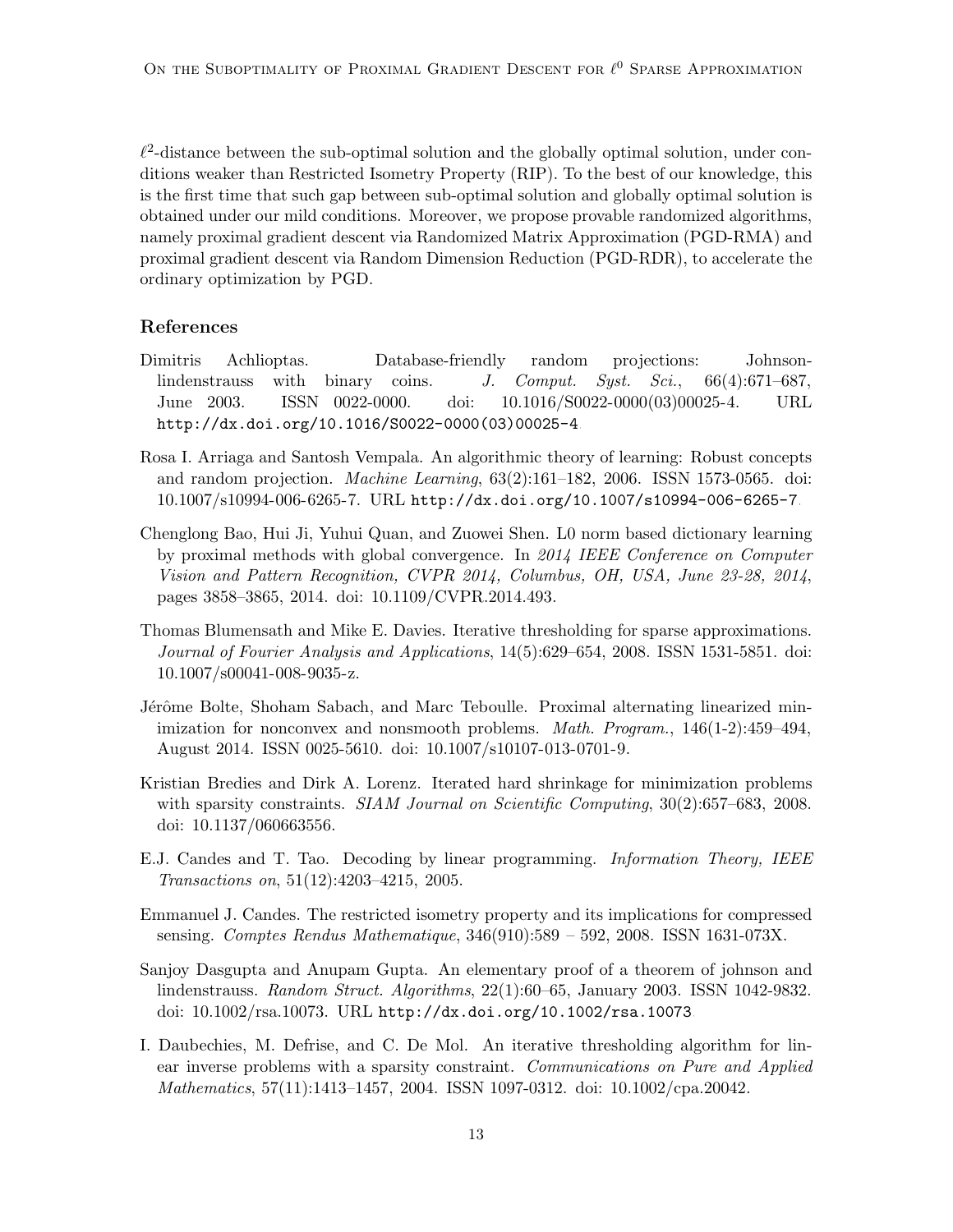- <span id="page-13-5"></span>P. Drineas, A. Frieze, R. Kannan, S. Vempala, and V. Vinay. Clustering large graphs via the singular value decomposition. Machine Learning, 56(1):9– 33, 2004. ISSN 1573-0565. doi: 10.1023/B:MACH.0000033113.59016.96. URL <http://dx.doi.org/10.1023/B:MACH.0000033113.59016.96>.
- <span id="page-13-6"></span>Petros Drineas, Ravi Kannan, and Michael W. Mahoney. Fast monte carlo algorithms for matrices ii: Computing a low-rank approximation to a matrix. SIAM Journal on Computing, 36(1):158–183, 2006. doi: 10.1137/S0097539704442696.
- <span id="page-13-7"></span>Petros Drineas, Michael W. Mahoney, and S. Muthukrishnan. Relative-error \$cur\$ matrix decompositions. SIAM Journal on Matrix Analysis and Applications, 30(2):844–881, 2008. doi: 10.1137/07070471X.
- <span id="page-13-2"></span>Petros Drineas, Michael W. Mahoney, S. Muthukrishnan, and Tamás Sarlós. Faster least squares approximation. Numerische Mathematik, 117(2):219– 249, 2011. ISSN 0945-3245. doi: 10.1007/s00211-010-0331-6. URL <http://dx.doi.org/10.1007/s00211-010-0331-6>.
- <span id="page-13-0"></span>M. Elad. Why simple shrinkage is still relevant for redundant representations? IEEE Transactions on Information Theory, 52(12):5559–5569, Dec 2006. ISSN 0018-9448. doi: 10.1109/TIT.2006.885522.
- <span id="page-13-9"></span>P. Frankl and H. Maehara. The johnson-lindenstrauss lemma and the sphericity of some graphs. J. Comb. Theory Ser. A, 44(3):355–362, June 1987. ISSN 0097-3165. URL <http://dl.acm.org/citation.cfm?id=48184.48193>.
- <span id="page-13-4"></span>Alan Frieze, Ravi Kannan, and Santosh Vempala. Fast monte-carlo algorithms for finding low-rank approximations. J. ACM, 51(6):1025–1041, November 2004. ISSN 0004-5411. doi: 10.1145/1039488.1039494. URL <http://doi.acm.org/10.1145/1039488.1039494>.
- <span id="page-13-8"></span>N. Halko, P. G. Martinsson, and J. A. Tropp. Finding structure with randomness: Probabilistic algorithms for constructing approximate matrix decompositions. SIAM Rev., 53 (2):217–288, May 2011. ISSN 0036-1445. doi: 10.1137/090771806.
- <span id="page-13-3"></span>M. Hyder and K. Mahata. An approximate l0 norm minimization algorithm for compressed sensing. In Acoustics, Speech and Signal Processing, 2009. ICASSP 2009. IEEE International Conference on, pages 3365–3368, April 2009.
- <span id="page-13-10"></span>Piotr Indyk and Rajeev Motwani. Approximate nearest neighbors: Towards removing the curse of dimensionality. In Proceedings of the Thirtieth Annual ACM Symposium on Theory of Computing, STOC '98, pages 604–613, New York, NY, USA, 1998. ACM. ISBN 0-89791-962-9. doi: 10.1145/276698.276876. URL <http://doi.acm.org/10.1145/276698.276876>.
- <span id="page-13-1"></span>Prateek Jain, Ambuj Tewari, and Purushottam Kar. On iterative hard thresholding methods for high-dimensional m-estimation. In Advances in Neural Information Processing Systems 27: Annual Conference on Neural Information Processing Systems 2014, December 8-13 2014, Montreal, Quebec, Canada, pages 685–693, 2014.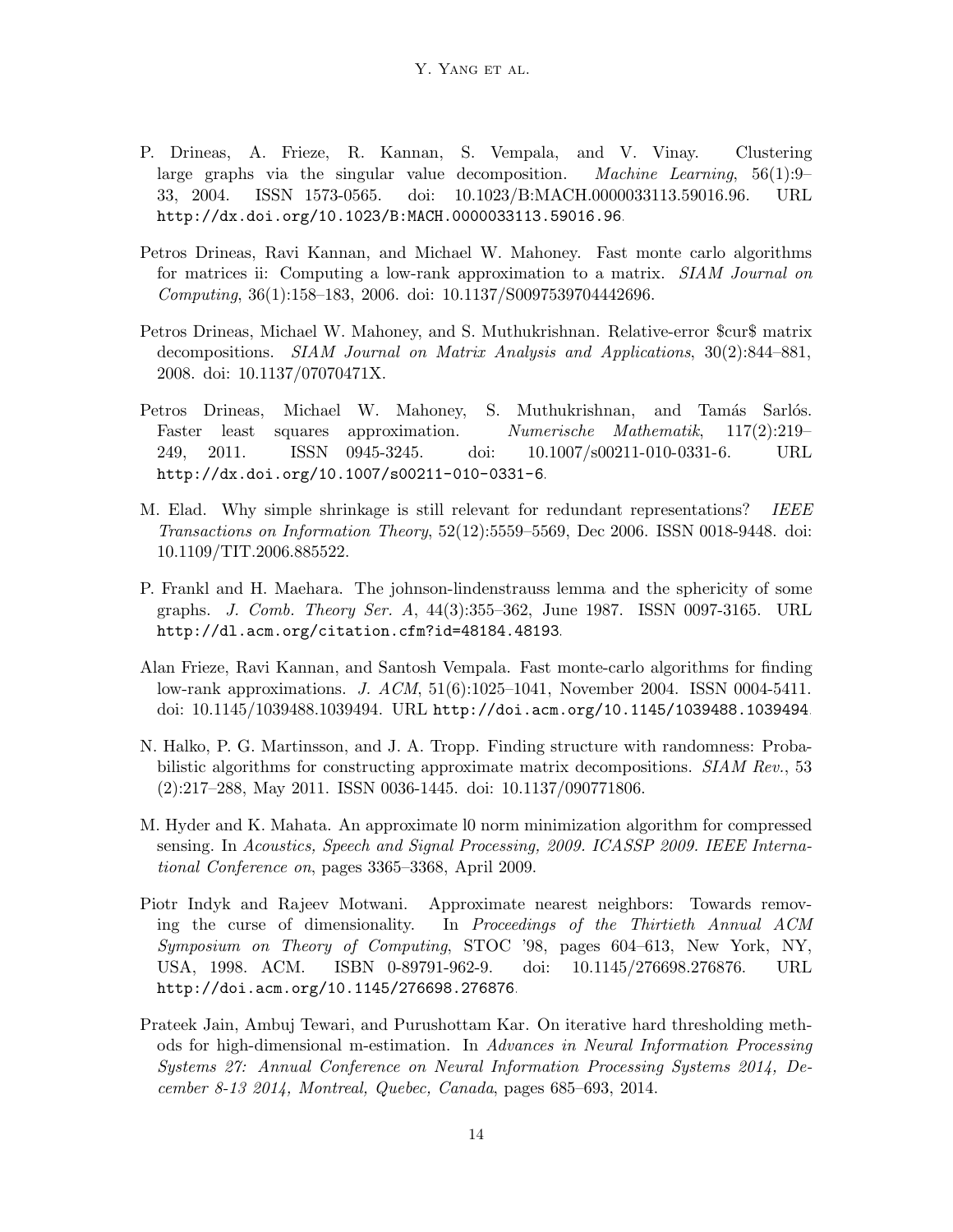- <span id="page-14-7"></span>Yichao Lu, Paramveer S. Dhillon, Dean Foster, and Lyle Ungar. Faster ridge regression via the subsampled randomized hadamard transform. In Proceedings of the 26th International Conference on Neural Information Processing Systems, NIPS'13, pages 369–377, USA, 2013. Curran Associates Inc. URL <http://dl.acm.org/citation.cfm?id=2999611.2999653>.
- <span id="page-14-6"></span>Michael W. Mahoney and Petros Drineas. Cur matrix decompositions for improved data analysis. Proceedings of the National Academy of Sciences, 106(3):697–702, 2009. doi: 10.1073/pnas.0803205106. URL <http://www.pnas.org/content/106/3/697.abstract>.
- <span id="page-14-0"></span>L. Mancera and J. Portilla. L0-norm-based sparse representation through alternate projections. In Image Processing, 2006 IEEE International Conference on, pages 2089–2092, Oct 2006.
- <span id="page-14-3"></span>B. K. Natarajan. Sparse approximate solutions to linear systems. *SIAM Journal on Com*puting, 24(2):227–234, 1995. doi: 10.1137/S0097539792240406.
- <span id="page-14-5"></span>T. Sarlos. Improved approximation algorithms for large matrices via random projections. In 2006 47th Annual IEEE Symposium on Foundations of Computer Science (FOCS'06), pages 143–152, Oct 2006. doi: 10.1109/FOCS.2006.37.
- <span id="page-14-4"></span>Joel A. Tropp. Greed is good: algorithmic results for sparse approximation. IEEE Transactions on Information Theory, 50(10):2231–2242, 2004. doi: 10.1109/TIT.2004.834793.
- <span id="page-14-1"></span>Cun-Hui Zhang and Tong Zhang. A general theory of concave regularization for highdimensional sparse estimation problems. Statist. Sci., 27(4):576–593, 11 2012.
- <span id="page-14-8"></span>Lijun Zhang, Tianbao Yang, Rong Jin, and Zhi-Hua Zhou. Sparse learning for large-scale and high-dimensional data: A randomized convex-concave optimization approach. In Algorithmic Learning Theory - 27th International Conference, ALT 2016, Bari, Italy, October 19-21, 2016, Proceedings, pages 83–97, 2016a. doi: 10.1007/978-3-319-46379-7 6. URL [https://doi.org/10.1007/978-3-319-46379-7\\_6](https://doi.org/10.1007/978-3-319-46379-7_6).
- <span id="page-14-2"></span>Weizhong Zhang, Lijun Zhang, Rong Jin, Deng Cai, and Xiaofei He. Accelerated sparse linear regression via random projection. In Proceedings of the 30th AAAI Conference on Artificial Intelligence (AAAI), pages 2337–2343, 2016b.

#### <span id="page-14-9"></span>5. Proofs

#### 5.1 Proof of Lemma [1](#page-3-1)

**Proof** We prove this Lemma by mathematical induction.

When  $t = 1$ , we first show that  $\text{supp}(\mathbf{z}^{(1)}) \subseteq \text{supp}(\mathbf{z}^{(0)})$ , i.e. the support of z shrinks after the first iteration. To see this,  $\tilde{\mathbf{z}}^{(t)} = \mathbf{z}^{(t-1)} - \frac{2}{\tau_s}$  $\frac{2}{\tau s}(\mathbf{D^\top Dz}^{(t-1)} - \mathbf{D^\top x}).$ 

Since  $\|\mathbf{x} - \mathbf{D}\mathbf{z}^{(t-1)}\|_2^2 \le 1$ , let  $\mathbf{g}^{(t-1)} = -\frac{2}{\tau s} (\mathbf{D}^\top \mathbf{D}\mathbf{z}^{(t-1)} - \mathbf{D}^\top \mathbf{x})$ , then

$$
|\tilde{\mathbf{z}_j}^{(t)}| \leq ||\mathbf{g}^{(t-1)}||_{\infty} \leq \frac{2}{\tau s} ||\mathbf{D}^\top (\mathbf{D} \mathbf{z}^{(t-1)} - \mathbf{x})||_{\infty} \leq \frac{2}{\tau s}
$$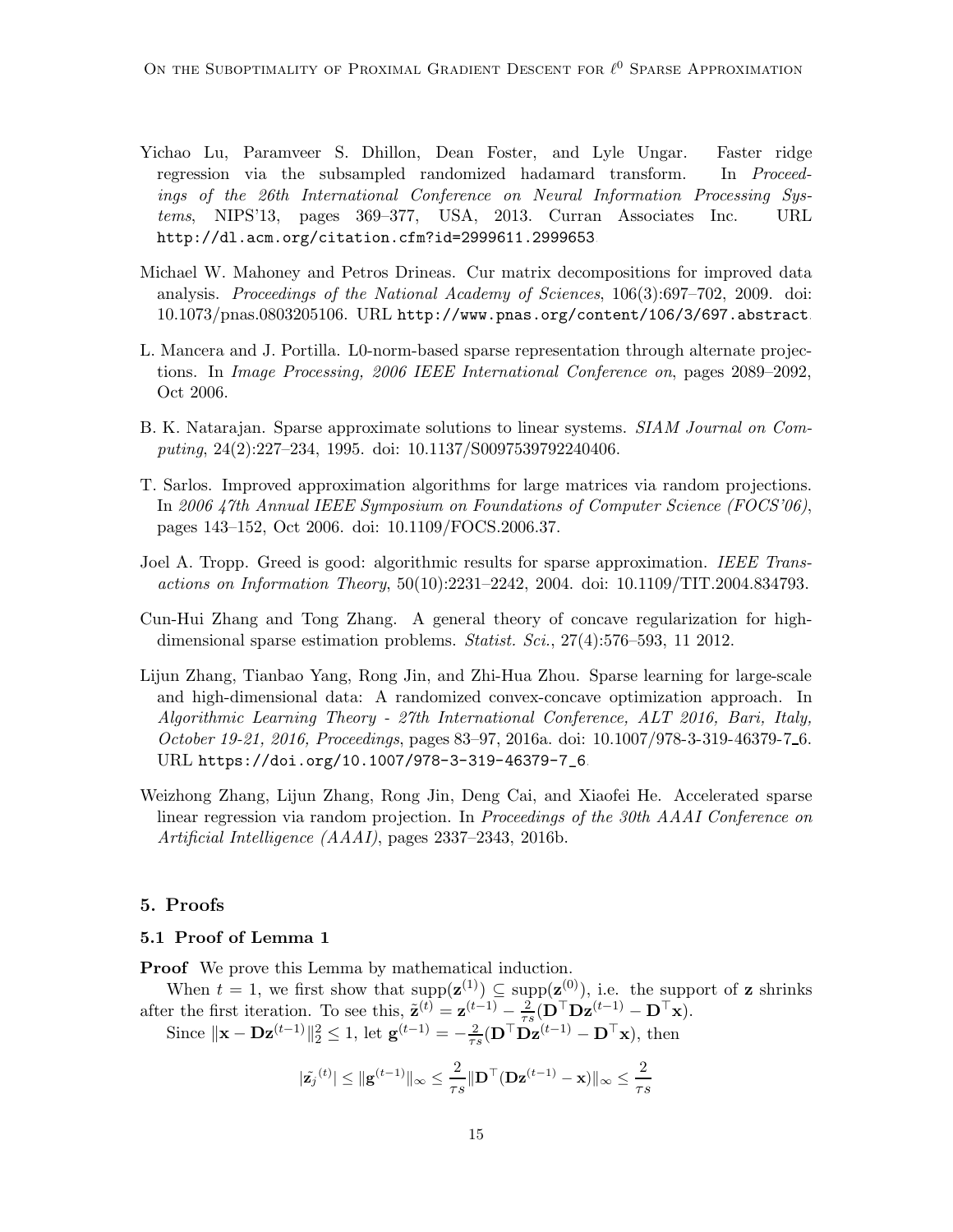where j is the index for any zero element of  $\mathbf{z}^{(t-1)}$ ,  $1 \leq j \leq n, j \notin \text{supp}(\mathbf{z}^{(t-1)})$ . Now  $|\tilde{\mathbf{z}_j}^{(t)}| < \sqrt{\frac{2\lambda}{\tau s}}$  $\frac{2\lambda}{\tau s}$ , and it follows that  $\mathbf{z}_j^{(t)} = 0$  due to the update rule [\(6\)](#page-2-2). Therefore, the zero elements of  $\mathbf{z}^{(t-1)}$  remain unchanged in  $\mathbf{z}^{(t)}$ , and  $\text{supp}(\mathbf{z}^{(t)}) \subseteq \text{supp}(\mathbf{z}^{(t-1)})$  for  $t = 1$ .

Let  $Q_{\mathbf{S}}(\mathbf{y}) = ||\mathbf{x} - \mathbf{D}_{\mathbf{S}}\mathbf{y}||_2^2$  for  $\mathbf{y} \in \mathbb{R}^{|\mathbf{S}|}$ , then we show that  $s > 2|\mathbf{S}|$  is the Lipschitz constant for the gradient of function  $Q_{\mathbf{S}}$ . To see this, we have

$$
\sigma_{\max}(\mathbf{D}_{\mathbf{S}}^{\top}\mathbf{D}_{\mathbf{S}}) = (\sigma_{\max}(\mathbf{D}_{\mathbf{S}}))^2 \leq \text{Tr}(\mathbf{D}_{\mathbf{S}}^{\top}\mathbf{D}_{\mathbf{S}}) = |\mathbf{S}|
$$
  
Also,  $\nabla Q_{\mathbf{S}}(\mathbf{y}) = 2(\mathbf{D}_{\mathbf{S}}^{\top}\mathbf{D}_{\mathbf{S}}\mathbf{y} - \mathbf{D}_{\mathbf{S}}^{\top}\mathbf{x}),$  and

$$
\|\nabla Q_{\mathbf{S}}(\mathbf{y}) - \nabla Q_{\mathbf{S}}(\mathbf{z})\|_{2} = 2\|\mathbf{D}_{\mathbf{S}}^{\top}\mathbf{D}_{\mathbf{S}}(\mathbf{y} - \mathbf{z})\|_{2}
$$
\n
$$
\leq 2\sigma_{\max}(\mathbf{D}_{\mathbf{S}}^{\top}\mathbf{D}_{\mathbf{S}}) \cdot \|(\mathbf{y} - \mathbf{z})\|_{2}
$$
\n
$$
\leq 2\|\mathbf{S}\| \|\mathbf{(y} - \mathbf{z})\|_{2} < s \|\mathbf{(y} - \mathbf{z})\|_{2}
$$
\n(28)

Note that when  $t = 1$ , since

$$
\mathbf{z}^{(t)} = \argmin_{\mathbf{v} \in \mathbb{R}^n} \frac{\tau s}{2} ||\mathbf{v} - \tilde{\mathbf{z}}^{(t)}||_2^2 + \lambda ||\mathbf{v}||_0
$$

we have

<span id="page-15-0"></span>
$$
\frac{\tau s}{2} \|\mathbf{z}^{(t)} - \tilde{\mathbf{z}}^{(t)}\|_{2}^{2} + \lambda \|\mathbf{z}^{(t)}\|_{0} \n\leq \frac{\tau s}{2} \|\frac{\nabla Q(\mathbf{z}^{(t-1)})}{\tau s}\|_{2}^{2} + \lambda \|\mathbf{z}^{(t-1)}\|_{0}
$$
\n(29)

which is equivalent to

$$
\langle \nabla Q_{\mathbf{S}}(\mathbf{z}_{\mathbf{S}}^{(t-1)}), \mathbf{z}_{\mathbf{S}}^{(t)} - \mathbf{z}_{\mathbf{S}}^{(t-1)} \rangle + \frac{\tau s}{2} ||\mathbf{z}^{(t)} - \mathbf{z}^{(t-1)}||_2^2
$$
\n
$$
+ \lambda ||\mathbf{z}^{(t)}||_0 \le \lambda ||\mathbf{z}^{(t-1)}||_0
$$
\n(30)

due to the fact that

$$
\langle \nabla Q(\mathbf{z}^{(t-1)}), \mathbf{z}^{(t)} - \mathbf{z}^{(t-1)} \rangle = \langle \nabla Q_{\mathbf{S}}(\mathbf{z}_{\mathbf{S}}^{(t-1)}), \mathbf{z}_{\mathbf{S}}^{(t)} - \mathbf{z}_{\mathbf{S}}^{(t-1)} \rangle
$$

Also, since s is the Lipschitz constant for  $\nabla Q_{\mathbf{S}}$ ,

$$
Q_{\mathbf{S}}(\mathbf{z}_{\mathbf{S}}^{(t)}) \leq Q_{\mathbf{S}}(\mathbf{z}_{\mathbf{S}}^{(t-1)}) + \langle \nabla Q_{\mathbf{S}}(\mathbf{z}_{\mathbf{S}}^{(t-1)}), \mathbf{z}_{\mathbf{S}}^{(t)} - \mathbf{z}_{\mathbf{S}}^{(t-1)} \rangle
$$
\n
$$
+ \frac{s}{2} \|\mathbf{z}_{\mathbf{S}}^{(t)} - \mathbf{z}_{\mathbf{S}}^{(t-1)}\|_{2}^{2}
$$
\n(31)

Combining [\(30\)](#page-15-0) and [\(31\)](#page-15-1) and note that  $\|\mathbf{z}_s^{(t)} - \mathbf{z}_s^{(t-1)}\|_2 = \|\mathbf{z}^{(t)} - \mathbf{z}^{(t-1)}\|_2$ ,  $Q_s(\mathbf{z}_s^{(t)}) =$  $Q(\mathbf{z}^{(t)})$  and  $Q_{\mathbf{S}}(\mathbf{z}_{\mathbf{S}}^{(t-1)}) = Q(\mathbf{z}^{(t-1)})$ , we have

<span id="page-15-1"></span>
$$
Q(\mathbf{z}^{(t)}) + \lambda \|\mathbf{z}^{(t)}\|_{0} \le Q(\mathbf{z}^{(t-1)}) + \lambda \|\mathbf{z}^{(t-1)}\|_{0}
$$
  
 
$$
-\frac{(\tau - 1)s}{2} \|\mathbf{z}^{(t)} - \mathbf{z}^{(t-1)}\|_{2}^{2}
$$
 (32)

Now [\(7\)](#page-3-2) and [\(8\)](#page-3-3) are verified for  $t = 1$ . Suppose (7) and (8) hold for all  $t \ge t_0$  with  $t_0 \ge 1$ . Since  $\{L(\mathbf{z}^{(t)})\}_{t=1}^{t_0}$  is decreasing, we have

<span id="page-15-2"></span>
$$
L(\mathbf{z}^{(t_0)}) = ||\mathbf{x} - \mathbf{D}\mathbf{z}^{(t_0)}||_2^2 + \lambda ||\mathbf{z}^{(t_0)}||_0
$$
  
\$\leq ||\mathbf{x} - \mathbf{D}\mathbf{z}^{(0)}||\_2^2 + \lambda ||\mathbf{z}^{(0)}||\_0 \leq 1 + \lambda |\mathbf{S}|\]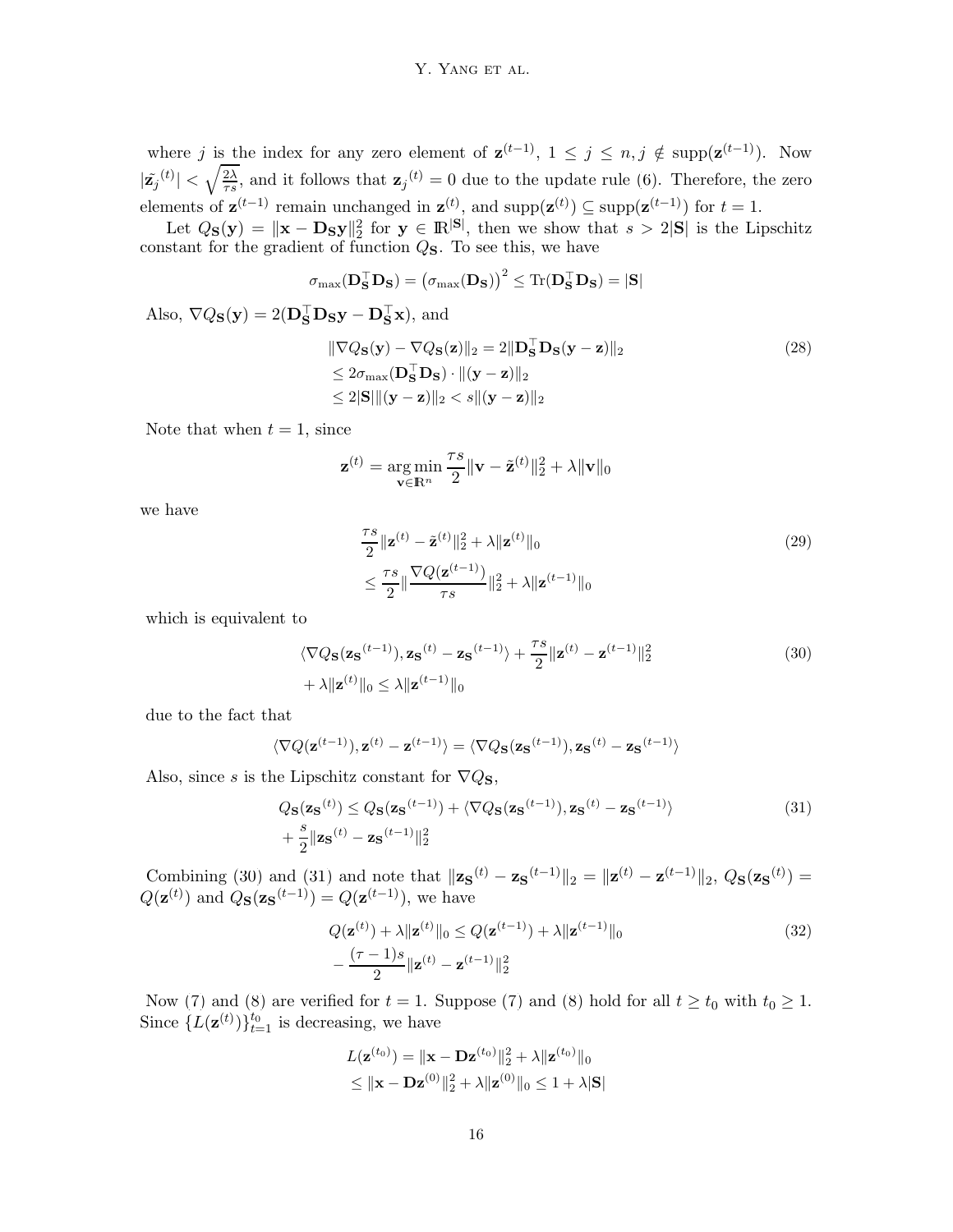which indicates that  $\|\mathbf{x} - \mathbf{D}\mathbf{z}^{(t_0)}\|_2 \leq \sqrt{1 + \lambda |\mathbf{S}|}$ . When  $t = t_0 + 1$ ,

$$
\begin{aligned} &|\tilde{\mathbf{z}_j}^{(t)}| \leq \|\mathbf{g}^{(t-1)}\|_{\infty} \leq \frac{2}{\tau s} \|\mathbf{D}^\top (\mathbf{D} \mathbf{z}^{(t-1)} - \mathbf{x})\|_{\infty} \\ &\leq \frac{2}{\tau s} \sqrt{1 + \lambda |\mathbf{S}|} \end{aligned}
$$

where j is the index for any zero element of  $\mathbf{z}^{(t-1)}$ ,  $1 \leq j \leq n, j \notin \text{supp}(\mathbf{z}^{(t-1)})$ . Now  $|\tilde{\mathbf{z}_j}^{(t)}| < \sqrt{\frac{2\lambda}{\tau s}}$  $\frac{2\lambda}{\tau s}$ , and it follows that and  $\mathbf{z}_j^{(t)} = 0$  due to the update rule in [\(6\)](#page-2-2). Therefore, the zero elements of  $\mathbf{z}^{(t-1)}$  remain unchanged in  $\mathbf{z}_j^{(t)}$ , and  $\text{supp}(\mathbf{z}^{(t)}) \subseteq \text{supp}(\mathbf{z}^{(t-1)}) \subseteq \mathbf{S}$ for  $t = t_0 + 1$ . Moreover, similar to the case when  $t = 1$ , we can derive [\(30\)](#page-15-0), [\(31\)](#page-15-1) and [\(32\)](#page-15-2), so that the support shrinkage [\(7\)](#page-3-2) and decline of the objective [\(8\)](#page-3-3) are verified for  $t = t_0 + 1$ . It follows that the claim of this lemma holds for all  $t \geq 1$ .

Since the sequence  $\{L(\mathbf{z}^{(t)})\}_t$  is deceasing with lower bound 0, it must converge. П

#### 5.2 Proof of Lemma [2](#page-4-0)

**Proof** We first prove that the sequences  $\{\mathbf{z}^{(t)}\}_t$  is bounded for any  $1 \leq i \leq n$ . In the proof of Lemma [1,](#page-3-1) it is proved that

$$
L(\mathbf{z}^{(t)}) = \|\mathbf{x} - \mathbf{D}\mathbf{z}^{(t)}\|_2^2 + \lambda \|\mathbf{z}^{(t)}\|_0
$$
  
\$\leq \|\mathbf{x} - \mathbf{D}\mathbf{z}^{(0)}\|\_2^2 + \lambda \|\mathbf{z}^{(0)}\|\_0 \leq 1 + \lambda |\mathbf{S}|\$

for  $t \geq 1$ . Therefore,  $\|\mathbf{x} - \mathbf{D}\mathbf{z}^{(t)}\|_2 \leq \sqrt{1 + \lambda |\mathbf{S}|}$  and it follows that  $\|\mathbf{D}\mathbf{z}^{(t)}\|_2^2 \leq (1 +$  $\sqrt{1 + \lambda |\mathbf{S}|}^2$ . Since supp $(\mathbf{z}^{(t)}) \subseteq \mathbf{S}$  for  $t \ge 0$  due to Lemma [1,](#page-3-1)

$$
(1 + \sqrt{1 + \lambda |\mathbf{S}|})^2 \ge ||\mathbf{D}\mathbf{z}^{(t)}||_2 = ||\mathbf{D}_\mathbf{S} \mathbf{z}_\mathbf{S}^{(t)}||_2
$$
  
\n
$$
\ge \sigma_{\min}(\mathbf{D}_\mathbf{S}^\top \mathbf{D}_\mathbf{S}) ||\mathbf{z}_\mathbf{S}^{(t)}||_2^2 = \sigma_{\min}(\mathbf{D}_\mathbf{S}^\top \mathbf{D}_\mathbf{S}) ||\mathbf{z}^{(t)}||_2^2
$$

Since  $\mathbf{D}_\mathbf{S}$  is nonsingular, we have  $\sigma_{\min}(\mathbf{D}_\mathbf{S}^\top \mathbf{D}_\mathbf{S}) = (\sigma_{\min}(\mathbf{D}))^2$  and it follows that  $\mathbf{z}^{(t)}$ is bounded:  $\|\mathbf{z}^{(t)}\|_2^2 \leq$  $\frac{(1+\sqrt{1+\lambda|\mathbf{S}|})^2}{(\sigma_{\min}(\mathbf{D}))^2}$ . In addition, since  $\ell^0$ -norm function  $\|\cdot\|_0$  is a semi-algebraic function, therefore, according to Theorem 1 in [Bolte et al. \(2014](#page-12-9)),  $\{\mathbf{z}^{(t)}\}_t$  converges to a critical point of  $L(\mathbf{z})$ , denoted by  $\hat{\mathbf{z}}$ .

#### 5.3 Proof of Lemma [3](#page-5-0)

**Proof** Let  $\hat{\mathbf{v}} = 2\mathbf{D}^{\top}(\mathbf{D}\hat{\mathbf{z}} - \mathbf{x}) + \dot{\mathbf{R}}(\hat{\mathbf{z}}; b)$ , . For for  $j \in \hat{\mathbf{S}}$ , since  $\hat{\mathbf{z}}$  is a critical point of  $L(\mathbf{z}) = ||\mathbf{x} - \mathbf{D}\mathbf{z}||_2^2 + \lambda ||\mathbf{z}||_0$ , then  $\frac{\partial Q}{\partial \mathbf{z}_j} |_{\mathbf{z}=\hat{\mathbf{z}}} = 0$  because  $\frac{\partial ||\mathbf{z}||_0}{\partial \mathbf{z}_j} |_{\mathbf{z}=\hat{\mathbf{z}}} = 0$ . Note that  $\min_{j \in \hat{\mathbf{S}}} |\hat{\mathbf{z}}_j| > b$ , so  $\frac{\partial \mathbf{R}}{\partial \mathbf{z}_j} |_{\mathbf{z} = \hat{\mathbf{z}}} = 0$ , and it follows that  $\hat{\mathbf{v}}_j = 0$ .

For  $j \notin \hat{S}$ , since  $\frac{dR}{dz_j}(\hat{z}_j +; b) = \frac{\lambda}{b}$  and  $\frac{dR}{dz_j}(\hat{z}_j -; b) = -\frac{\lambda}{b}$  $\frac{\lambda}{b}$ ,  $\frac{\lambda}{b}$  >  $\max_{j \notin \hat{S}} |\frac{\partial Q}{\partial z_j}|_{z=\hat{z}}|$ , we can choose the j-th element of  $\dot{\mathbf{R}}(\hat{\mathbf{z}};b)$  such that  $\hat{\mathbf{v}}_j = 0$ . Therefore,  $\|\hat{\mathbf{v}}\|_2 = 0$ , and  $\hat{\mathbf{z}}$  is a local solution to the problem [\(10\)](#page-4-2).

Now we prove that  $\mathbf{z}^*$  is also a local solution to [\(10\)](#page-4-2). Let  $\mathbf{v}^* = 2\mathbf{D}^\top(\mathbf{D}\mathbf{z}^* - \mathbf{x}) + \dot{\mathbf{R}}(\mathbf{z}^*; b)$ , and Q is defined as before. For  $j \in \mathbf{S}^*$ , since  $\mathbf{z}^*$  is the global optimal solution to problem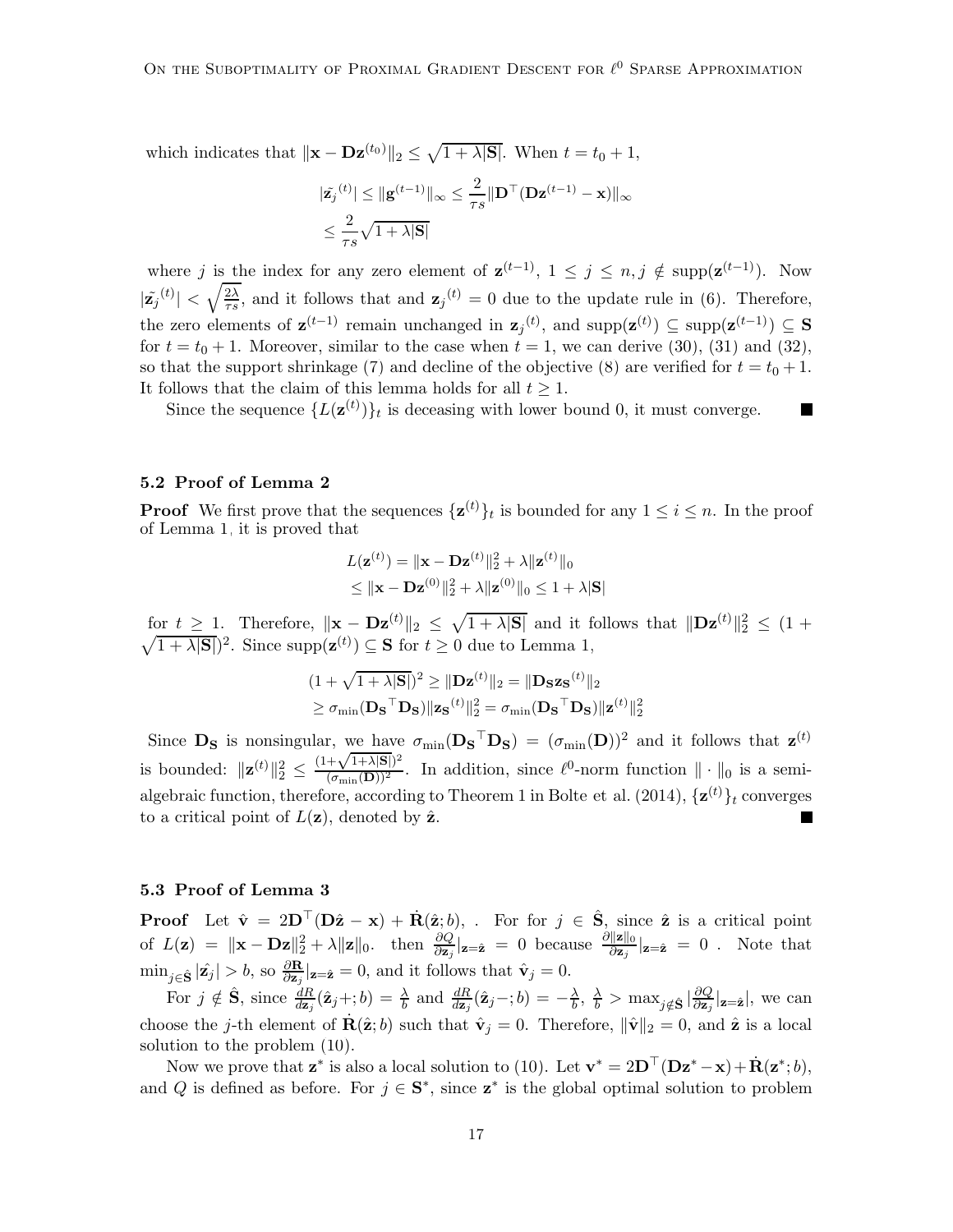[\(1\)](#page-0-0), we also have  $\frac{\partial Q}{\partial \mathbf{z}_j} |_{\mathbf{z} = \mathbf{z}^*} = 0$ . If it is not the case and  $\frac{\partial Q}{\partial \mathbf{z}_j} |_{\mathbf{z} = \mathbf{z}^*} \neq 0$ , then we can change  $z_j$  by a small amount in the direction of the gradient  $\frac{\partial Q}{\partial z_j}$  at the point  $z = z^*$  and still make  $z_j \neq 0$ , leading to a smaller value of the objective  $L(z)$ .

Note that  $\min_{j \in \mathbf{S}^*} |\mathbf{z}_j^*| > b$ , so  $\frac{\partial \mathbf{R}}{\partial \mathbf{z}_j} |_{\mathbf{z} = \hat{\mathbf{z}}} = 0$ , and it follows that  $\mathbf{v}_j^* = 0$ .

For  $j \notin \mathbf{S}^*$ , since  $\frac{\lambda}{b} > \max_{j \notin \hat{\mathbf{S}}} |\frac{\partial Q}{\partial \mathbf{z}_j} |_{\mathbf{z} = \mathbf{z}^*}|$ , we can choose the j-th element of  $\dot{\mathbf{R}}(\mathbf{z}^*; b)$  such that  $\mathbf{v}_j^* = 0$ . It follows that  $\|\mathbf{v}^*\|_2 = 0$ , and  $\mathbf{z}^*$  is also a local solution to the problem [\(10\)](#page-4-2).

## 5.4 Proof of Theorem [1](#page-5-1)

**Proof** According to Lemma [3,](#page-5-0) both  $\hat{z}$  and  $z^*$  are local solutions to problem [\(10\)](#page-4-2). In the following text, let  $\beta_I$  indicates a vector whose elements are those of  $\beta$  with indices in I. Let  $\Delta = \mathbf{z}^* - \hat{\mathbf{z}}, \, \tilde{\Delta} = \dot{\mathbf{P}}(\mathbf{z}^*) - \dot{\mathbf{P}}(\hat{\mathbf{z}}).$  By Lemma [3,](#page-5-0) we have

<span id="page-17-0"></span>
$$
||2\mathbf{D}^\top \mathbf{D}\Delta + \tilde{\Delta}||_2 = 0
$$

It follows that

$$
2\Delta^{\top} \mathbf{D}^{\top} \mathbf{D} \Delta + \Delta^{\top} \tilde{\Delta} \leq \|\Delta\|_2 \|2\mathbf{D}^{\top} \mathbf{D} \Delta + \tilde{\Delta}\|_2 = 0
$$

Also, by the proof of Lemma [3,](#page-5-0) for  $k \in \hat{S} \cap S^*$ , since  $(D^{\top} D \Delta)_k = 0$  we have  $\tilde{\Delta}_k = 0$ . We now present another property on any nonconvex function  $P$  using the degree of nonconvexity in Definition [3:](#page-5-4)  $\theta(t,\kappa) := \sup_s \{-\text{sgn}(s-t)(P(s;b) - P(t;b)) - \kappa|s-t|\}$  on the regularizer **P**. For any  $s, t \in \mathbb{R}$ , we have

$$
-\operatorname{sgn}(s-t)\big(\dot{P}(s;b)-\dot{P}(t;b)\big)-\kappa|s-t|\leq \theta(t,\kappa)
$$

by the definition of  $\theta$ . It follows that

$$
\begin{aligned} \theta(t,\kappa)|s-t| &\geq -(s-t)\big(\dot{P}(s;b) - \dot{P}(t;b)\big) - \kappa(s-t)^2 \\ &- (s-t)\big(\dot{P}(s;b) - \dot{P}(t;b)\big) \leq \theta(t,\kappa)|s-t| + \kappa(s-t)^2 \end{aligned} \tag{33}
$$

Applying [\(33\)](#page-17-0) with  $P = P_j$  for  $j = 1, \ldots, n$ , we have

$$
2\Delta^{\top}\mathbf{D}^{\top}\mathbf{D}\Delta \leq -\Delta^{\top}\tilde{\Delta} = -\Delta_{\mathbf{F}}^{\top}\tilde{\Delta}_{\mathbf{F}} - \Delta_{\hat{\mathbf{S}}\cap\mathbf{S}^{*}}^{\top}\tilde{\Delta}_{\hat{\mathbf{S}}\cap\mathbf{S}^{*}}
$$
  
\n
$$
\leq |\mathbf{z}_{\mathbf{F}}^{*} - \hat{\mathbf{z}}_{\mathbf{F}}|^{T} \theta(\hat{\mathbf{z}}_{\mathbf{F}}, \kappa) + \kappa ||\mathbf{z}_{\mathbf{F}}^{*} - \hat{\mathbf{z}}_{\mathbf{F}}||_{2}^{2} + ||\Delta_{\hat{\mathbf{S}}\cap\mathbf{S}^{*}}||_{2} ||\tilde{\Delta}_{\hat{\mathbf{S}}\cap\mathbf{S}^{*}}||_{2}
$$
  
\n
$$
\leq ||\theta(\hat{\mathbf{z}}_{\mathbf{F}}, \kappa)||_{2} ||\mathbf{z}_{\mathbf{F}}^{*} - \hat{\mathbf{z}}_{\mathbf{F}}||_{2} + \kappa ||\mathbf{z}_{\mathbf{F}}^{*} - \hat{\mathbf{z}}_{\mathbf{F}}||_{2}^{2} + ||\Delta||_{2} ||\tilde{\Delta}_{\hat{\mathbf{S}}\cap\mathbf{S}^{*}}||_{2}
$$
  
\n
$$
\leq ||\theta(\hat{\mathbf{z}}_{\mathbf{F}}, \kappa)||_{2} ||\Delta||_{2} + \kappa ||\Delta||_{2}^{2} + ||\Delta||_{2} ||\tilde{\Delta}_{\hat{\mathbf{S}}\cap\mathbf{S}^{*}}||_{2}
$$
\n(34)

On the other hand,  $\Delta^{\top} \mathbf{D}^{\top} \mathbf{D} \Delta \geq \kappa_0^2 \|\Delta\|_2^2$ . It follows from [\(34\)](#page-17-1) that

$$
2\kappa_0^2 \|\Delta\|_2^2 \le \|\theta(\hat{\mathbf{z}}_{\mathbf{F}}, \kappa)\|_2 \|\Delta\|_2 + \kappa \|\Delta\|_2^2 + \|\Delta\|_2 \|\tilde{\Delta}_{\hat{\mathbf{S}} \cap \mathbf{S}^*}\|_2
$$

When  $\|\Delta\|_2 \neq 0$ , we have

<span id="page-17-1"></span>
$$
2\kappa_0^2 \|\Delta\|_2 \le \|\theta(\hat{\mathbf{z}}_{\mathbf{F}}, \kappa)\|_2 + \kappa \|\Delta\|_2 + \|\tilde{\Delta}_{\hat{\mathbf{S}} \cap \mathbf{S}^*}\|_2
$$
  
\n
$$
\Rightarrow \|\Delta\|_2 \le \frac{\|\theta(\hat{\mathbf{z}}_{\mathbf{F}}, \kappa)\|_2 + \|\tilde{\Delta}_{\hat{\mathbf{S}} \cap \mathbf{S}^*}\|_2}{2\kappa_0^2 - \kappa}
$$
\n(35)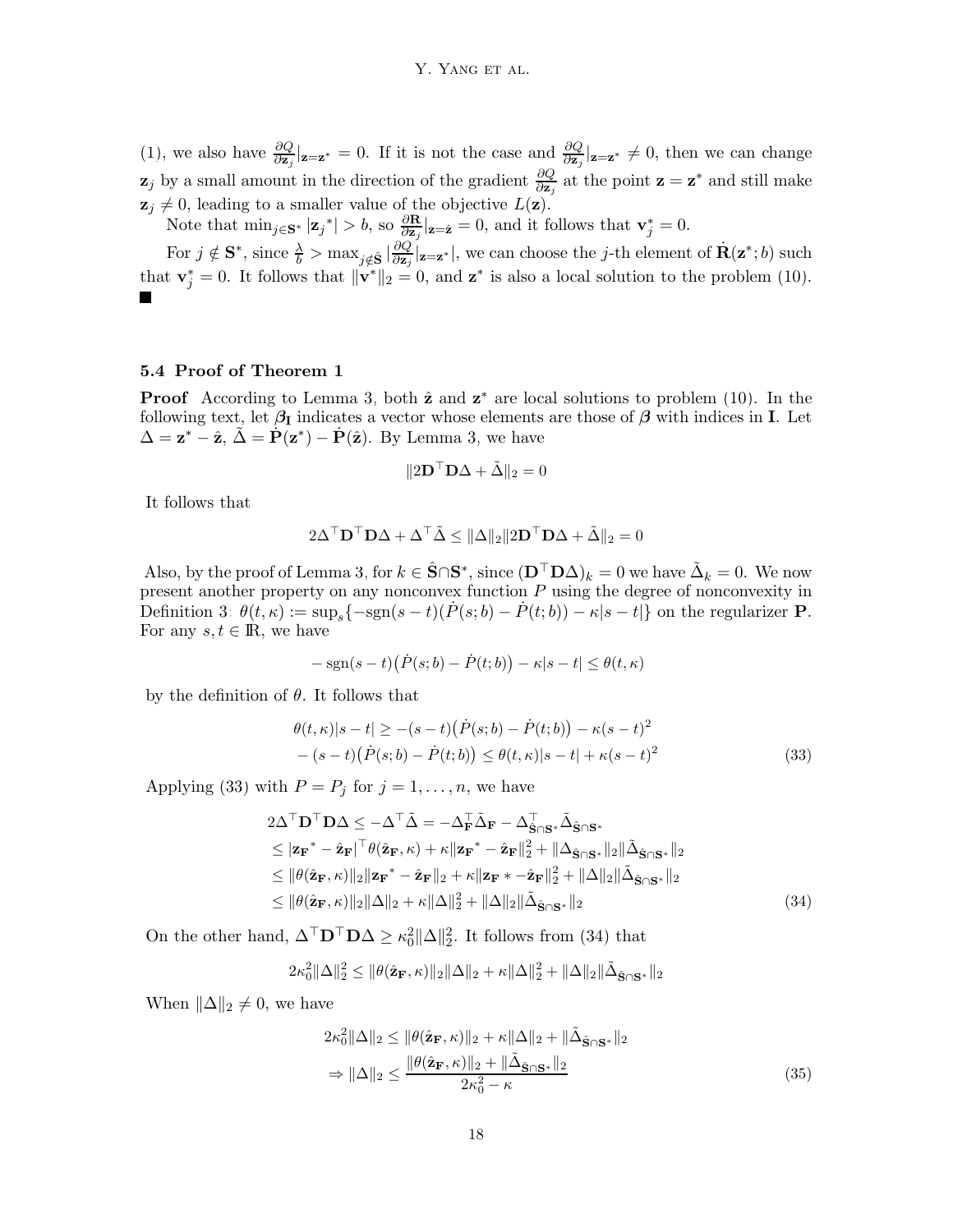According to the definition of  $\theta$ , it can be verified that  $\theta(t,\kappa) = \max\{0, \frac{\lambda}{b} - \kappa|t - b|\}$  for  $|t| > b$ , and  $\theta(0, \kappa) = \max\{0, \frac{\lambda}{b} - \kappa b\}$ . Therefore,

$$
\|\theta(\hat{\mathbf{z}}_{\mathbf{F}},\kappa)\|_{2} = \left(\sum_{j\in\mathbf{F}\cap\hat{\mathbf{S}}} (\max\{0,\frac{\lambda}{b}-\kappa|\hat{\mathbf{z}}_{j}-b|\})^{2} + \sum_{j\in\mathbf{F}\backslash\hat{\mathbf{S}}} (\max\{0,\frac{\lambda}{b}-\kappa b\})^{2}\right)^{\frac{1}{2}}
$$
(36)

And it follows that

$$
\|\Delta\|_2 \le \frac{1}{2\kappa_0^2 - \kappa} \left( \left( \sum_{j \in \mathbf{F} \cap \hat{\mathbf{S}}} (\max\{0, \frac{\lambda}{b} - \kappa |\hat{\mathbf{z}}_j - b| \})^2 + \sum_{j \in \mathbf{F} \setminus \hat{\mathbf{S}}} (\max\{0, \frac{\lambda}{b} - \kappa b\})^2 \right)^{\frac{1}{2}} \right) \tag{37}
$$

П

This proves the result of this theorem.

## 5.5 Proof of Theorem [2](#page-9-1)

Proof By the proof of Lemma [2,](#page-4-0) we have

$$
\|2\tilde{\mathbf{D}}^{\top}\tilde{\mathbf{D}}\tilde{\mathbf{z}} - 2\tilde{\mathbf{D}}^{\top}\mathbf{x} + \dot{\mathbf{R}}(\tilde{\mathbf{z}})\|_2 = 0
$$

It follows that

$$
\|2\mathbf{D}^{\top}\mathbf{D}\tilde{\mathbf{z}} - 2\mathbf{D}^{\top}\mathbf{x} + \dot{\mathbf{R}}(\tilde{\mathbf{z}})\|_{2}
$$
\n
$$
= \|2\mathbf{D}^{\top}\mathbf{D}\tilde{\mathbf{z}} - 2\tilde{\mathbf{D}}^{\top}\tilde{\mathbf{D}}\tilde{\mathbf{z}} + 2\tilde{\mathbf{D}}^{\top}\tilde{\mathbf{D}}\tilde{\mathbf{z}} - 2\mathbf{D}^{\top}\mathbf{x} + 2\tilde{\mathbf{D}}^{\top}\mathbf{x} - 2\tilde{\mathbf{D}}^{\top}\mathbf{x} + \dot{\mathbf{R}}(\tilde{\mathbf{z}})\|_{2}
$$
\n
$$
\leq \|2\mathbf{D}^{\top}\mathbf{D}\tilde{\mathbf{z}} - 2\tilde{\mathbf{D}}^{\top}\tilde{\mathbf{D}}\tilde{\mathbf{z}}\|_{2} + \|2\mathbf{D}^{\top}\mathbf{x} - 2\tilde{\mathbf{D}}^{\top}\mathbf{x}\|_{2} + \|2\tilde{\mathbf{D}}^{\top}\tilde{\mathbf{D}}\tilde{\mathbf{z}} - 2\tilde{\mathbf{D}}^{\top}\mathbf{x} + \dot{\mathbf{R}}(\tilde{\mathbf{z}})\|_{2}
$$
\n
$$
= \|2\mathbf{D}^{\top}\mathbf{D}\tilde{\mathbf{z}} - 2\tilde{\mathbf{D}}^{\top}\tilde{\mathbf{D}}\tilde{\mathbf{z}}\|_{2} + \|2\mathbf{D}^{\top}\mathbf{x} - 2\tilde{\mathbf{D}}^{\top}\mathbf{x}\|_{2}
$$
\n
$$
\leq 2\|\mathbf{D}^{\top}(\mathbf{D} - \tilde{\mathbf{D}})\tilde{\mathbf{z}}\|_{2} + 2\|(\mathbf{D} - \tilde{\mathbf{D}})^{\top}\tilde{\mathbf{D}}\tilde{\mathbf{z}}\|_{2} + 2\|\mathbf{D}^{\top}\mathbf{x} - \tilde{\mathbf{D}}^{\top}\mathbf{x}\|_{2}
$$
\n(38)

By  $\tilde{L}(\tilde{\mathbf{z}}) \leq \tilde{L}(\mathbf{z}^{(0)})$ , we have  $\|\tilde{\mathbf{z}}\|_2 \leq M_0$ . By Lemma [4,](#page-8-3) with probability at least  $1 - 6e^{-p}$ ,  $\|\mathbf{D} - \tilde{\mathbf{D}}\|_2 \leq C_{k,k_0}$ . It follows from [\(41\)](#page-19-0) that

$$
\|2\mathbf{D}^{\top}\mathbf{D}\tilde{\mathbf{z}} - 2\mathbf{D}^{\top}\mathbf{x} + \dot{\mathbf{R}}(\tilde{\mathbf{z}})\|_2
$$
  
\n
$$
\leq 2\sigma_{\max}(\mathbf{D})C_{k,k_0}M_0 + 2C_{k,k_0}(\sigma_{\max}(\mathbf{D}) + C_{k,k_0})M_0 + 2C_{k,k_0}\|\mathbf{x}\|_2
$$
  
\n
$$
= 2C_{k,k_0}M_0(2\sigma_{\max}(\mathbf{D}) + C_{k,k_0}) + 2C_{k,k_0}\|\mathbf{x}\|_2
$$

Also, by the proof of Lemma [2,](#page-4-0)

$$
\|2\mathbf{D}^\top \mathbf{D} \mathbf{z}^* - 2\mathbf{D}^\top \mathbf{x} + \dot{\mathbf{R}}(\mathbf{z}^*)\|_2 = 0
$$

Let 
$$
\Delta = \mathbf{z}^* - \tilde{\mathbf{z}}, \ \tilde{\Delta} = \dot{\mathbf{R}}(\mathbf{z}^*) - \dot{\mathbf{R}}(\tilde{\mathbf{z}}),
$$
  

$$
\|2\mathbf{D}^\top \mathbf{D}\Delta + \tilde{\Delta}\|_2 \le 2C_{k,k_0}M_0(2\sigma_{\max}(\mathbf{D}) + C_{k,k_0}) + 2C_{k,k_0}\|\mathbf{x}\|_2
$$

Now following the proof of Theorem [1,](#page-5-1) we have

$$
\| \mathbf{z}^* - \tilde{\mathbf{z}} \|_2 = \| \Delta \|_2
$$
  
\n
$$
\leq \frac{1}{2\tau_0^2 - \tau} \Biggl( \biggl( \sum_{j \in \mathbf{G} \cap \tilde{\mathbf{S}}} (\max\{0, \frac{\lambda}{b} - \kappa |\tilde{\mathbf{z}}_j - b| \})^2 +
$$
  
\n
$$
\sum_{j \in \mathbf{G} \setminus \tilde{\mathbf{S}}} (\max\{0, \frac{\lambda}{b} - \kappa b\})^2 \Biggr)^{\frac{1}{2}} + 2C_{k,k_0} M_0(2\sigma_{\max}(\mathbf{D}) + C_{k,k_0}) + 2C_{k,k_0} \|\mathbf{x}\|_2 \Biggr)
$$
 (39)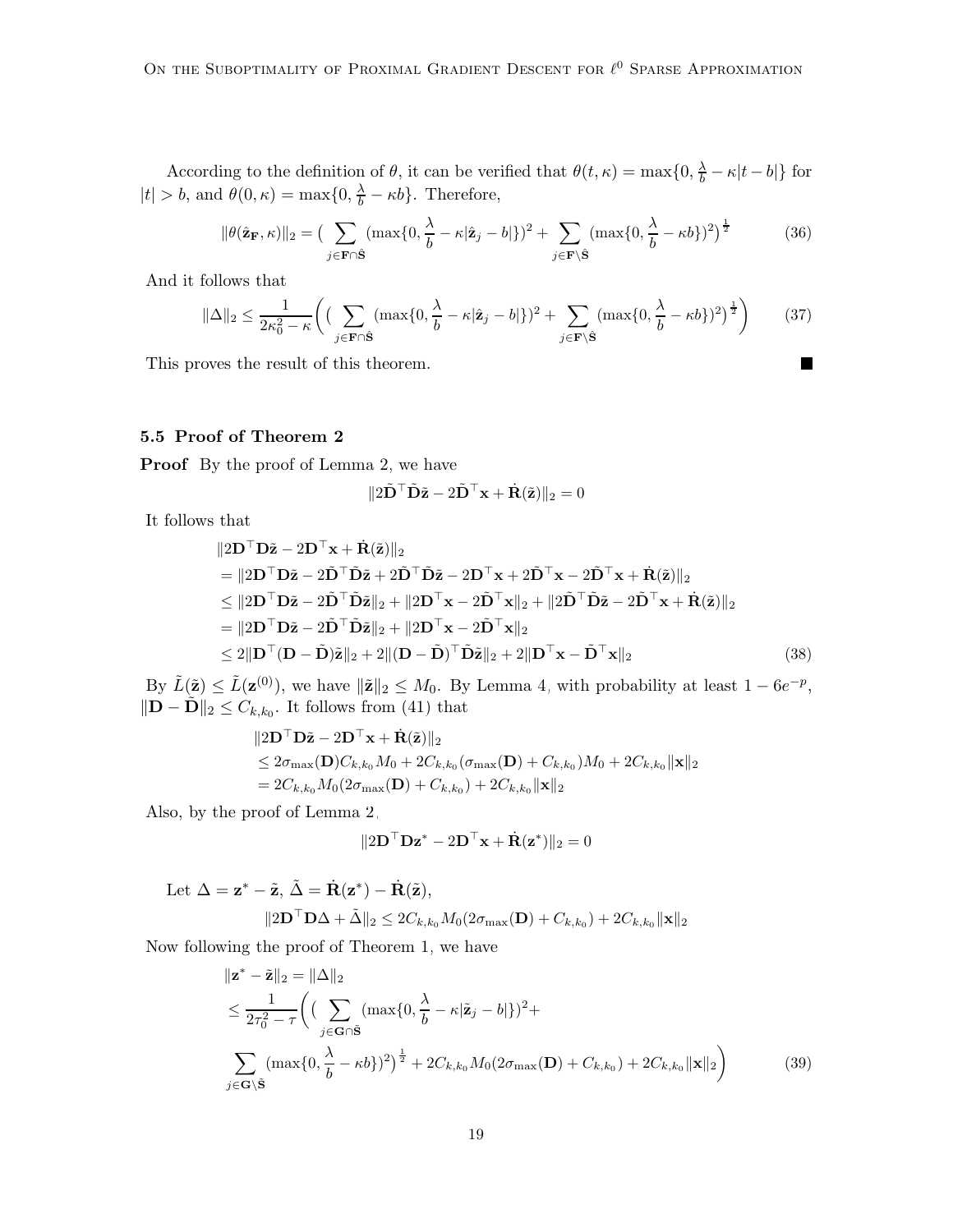#### 5.6 Proof of Theorem [4](#page-10-0)

<span id="page-19-1"></span>We have the following lemma before proving Theorem [4.](#page-10-0)

**Lemma 5** Suppose **T** satisfies the  $\ell^2$ -norm preserving property in Definition [5.](#page-8-2) If  $m \geq$  $4c\log\frac{4}{\delta}$ , then for any matrix  $\mathbf{A} \in \mathbb{R}^{p \times d}$ ,  $\mathbf{B} \in \mathbb{R}^{d \times q}$ , with probability at least  $1-\delta$ ,

$$
\|\mathbf{A}\mathbf{T}^{\top}\mathbf{T}\mathbf{B} - \mathbf{A}\mathbf{B}\| \le \|\mathbf{A}\|_{F} \|\mathbf{B}\|_{F} \sqrt{\frac{c}{m} \log \frac{4}{\delta}}
$$
(40)

П

Lemma [5](#page-19-1) can be proved using the definition of the  $\ell^2$ -norm preserving property in the same way that Lemma 6 in [\(Sarlos](#page-14-5), [2006\)](#page-14-5) or [\(Zhang et al., 2016a\)](#page-14-8) is proved. **Proof** [Proof of Theorem [4\]](#page-10-0) By the proof of Lemma [2,](#page-4-0) we have

<span id="page-19-0"></span>
$$
\|\mathbf{2}\bar{\mathbf{D}}^{\top}\bar{\mathbf{D}}\bar{\mathbf{z}} - \mathbf{2}\bar{\mathbf{D}}^{\top}\bar{\mathbf{x}} + \dot{\mathbf{R}}(\bar{\mathbf{z}})\|_{2} = 0
$$

It follows that

$$
\|2\mathbf{D}^{\top}\mathbf{D}\bar{\mathbf{z}} - 2\mathbf{D}^{\top}\mathbf{x} + \dot{\mathbf{R}}(\bar{\mathbf{z}})\|_{2}
$$
  
\n
$$
= \|2\mathbf{D}^{\top}\mathbf{D}\bar{\mathbf{z}} - 2\bar{\mathbf{D}}^{\top}\bar{\mathbf{D}}\bar{\mathbf{z}} + 2\bar{\mathbf{D}}^{\top}\bar{\mathbf{D}}\bar{\mathbf{z}} - 2\mathbf{D}^{\top}\mathbf{x} + 2\bar{\mathbf{D}}^{\top}\bar{\mathbf{x}} - 2\bar{\mathbf{D}}^{\top}\bar{\mathbf{x}} + \dot{\mathbf{R}}(\bar{\mathbf{z}})\|_{2}
$$
  
\n
$$
\leq \|2\mathbf{D}^{\top}\mathbf{D}\bar{\mathbf{z}} - 2\bar{\mathbf{D}}^{\top}\bar{\mathbf{D}}\bar{\mathbf{z}}\|_{2} + \|2\mathbf{D}^{\top}\mathbf{x} - 2\bar{\mathbf{D}}^{\top}\bar{\mathbf{x}}\|_{2} + \|2\bar{\mathbf{D}}^{\top}\bar{\mathbf{D}}\bar{\mathbf{z}} - 2\bar{\mathbf{D}}^{\top}\bar{\mathbf{x}} + \dot{\mathbf{R}}(\bar{\mathbf{z}})\|_{2}
$$
  
\n
$$
= \|2\mathbf{D}^{\top}\mathbf{D}\bar{\mathbf{z}} - 2\bar{\mathbf{D}}^{\top}\bar{\mathbf{D}}\bar{\mathbf{z}}\|_{2} + \|2\mathbf{D}^{\top}\mathbf{x} - 2\bar{\mathbf{D}}^{\top}\bar{\mathbf{x}}\|_{2}
$$
  
\n
$$
= 2\|\mathbf{D}^{\top}(\mathbf{I} - \mathbf{T}^{\top}\mathbf{T})\mathbf{D}\bar{\mathbf{z}}\|_{2} + 2\|\mathbf{D}^{\top}(\mathbf{I} - \mathbf{T}^{\top}\mathbf{T})\mathbf{x}\|_{2}
$$
\n(41)

By  $\bar{L}(\bar{z}) \leq \bar{L}(\mathbf{z}^{(0)})$ , we have  $\|\bar{\mathbf{z}}\|_2 \leq M_1$ . According to Lemma [5,](#page-19-1) with probability at least  $1 - \delta$ ,

$$
2\|\mathbf{D}^\top(\mathbf{I} - \mathbf{T}^\top \mathbf{T})\mathbf{D}\bar{\mathbf{z}}\|_2 + 2\|\mathbf{D}^\top(\mathbf{I} - \mathbf{T}^\top \mathbf{T})\mathbf{x}\|_2
$$
  
\n
$$
\leq 2\|\mathbf{D}\|_F \sigma_{\max}(\mathbf{D})M_1 \sqrt{\frac{c}{m} \log \frac{4}{\delta}} + 2\|\mathbf{D}\|_F M_1 \sqrt{\frac{c}{m} \log \frac{4}{\delta}}
$$
  
\n
$$
\leq 2\|\mathbf{D}\|_F M_1 \sqrt{\frac{c}{m} \log \frac{4}{\delta}} (\sigma_{\max}(\mathbf{D}) + 1)
$$
\n(42)

Combining [\(41\)](#page-19-0) and [\(42\)](#page-19-2), we have

$$
\|2\mathbf{D}^\top \mathbf{D}\bar{\mathbf{z}} - 2\mathbf{D}^\top \mathbf{x} + \dot{\mathbf{R}}(\bar{\mathbf{z}})\|_2 \le 2\|\mathbf{D}\|_F M_1 \sqrt{\frac{c}{m} \log \frac{4}{\delta}} (\sigma_{\max}(\mathbf{D}) + 1)
$$

Also, by the proof of Lemma [2,](#page-4-0)

<span id="page-19-2"></span>
$$
||2\mathbf{D}^\top \mathbf{D} \mathbf{z}^* - 2\mathbf{D}^\top \mathbf{x} + \dot{\mathbf{R}}(\mathbf{z}^*)||_2 = 0
$$

Let  $\Delta = \mathbf{z}^* - \bar{\mathbf{z}}, \, \bar{\Delta} = \dot{\mathbf{R}}(\mathbf{z}^*) - \dot{\mathbf{R}}(\bar{\mathbf{z}}),$ 

$$
\|2\mathbf{D}^\top \mathbf{D}\Delta + \bar{\Delta}\|_2 \le 2\|\mathbf{D}\|_F M_1 \sqrt{\frac{c}{m}\log \frac{4}{\delta}} (\sigma_{\max}(\mathbf{D})+1)
$$